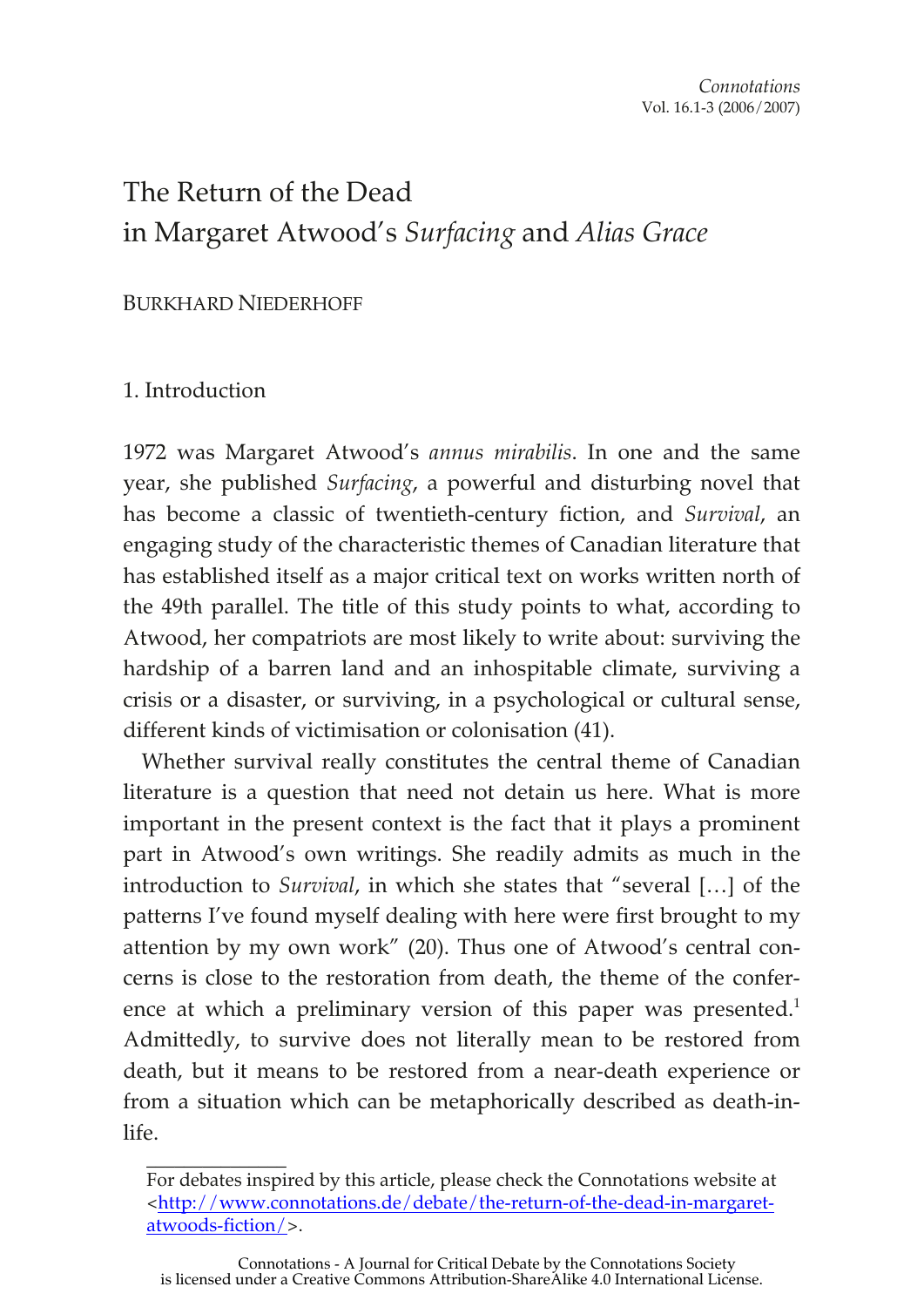Thirty years after *Survival*, Atwood published another book of popular literary criticism, *Negotiating with the Dead*, in which she moves even closer to the restoration-from-death topic. Commenting on the chapter title that is also the title of the book, she argues:

The title of this chapter is "Negotiating with the Dead," and its hypothesis is that not just some, but *all* writing of the narrative kind, and perhaps all writing, is motivated, deep down, by a fear of and a fascination with mortality by a desire to make the risky trip to the Underworld, and to bring something or someone back from the dead. (156)

Again, this sweeping generalisation is based just as much on Atwood's own work as on literature in general. A cursory perusal of her writings yields a long list of people returning from the underworld. An early poem from *The Animals in that Country* (1968), "The revenant," describes "the skull's noplace, where in me / refusing to be buried, cured, / the trite dead walk" (52); in the final poem of *The Journals of Susanna Moodie* (1970), the eponymous heroine returns to twentieth-century Toronto long after her death; in *Surfacing* (1972), the protagonist encounters the ghosts of her parents; *Lady Oracle* (1976) begins with the words, "I planned my death carefully" (7), and is about a woman who stages her own death to cut herself loose from her old life and begin a new one; *Cat's Eye* (1988) features a protagonist who portrays herself as a vampire (233) and interprets Halloween as an event "when the spirits of the dead will come back to the living, dressed as ballerinas and Coke bottles and spacemen and Mickey Mice, and the living will give them candy to keep them from turning vicious" (387); in "Death by Landscape," a story from *Wilderness Tips* (1991), the narrator is troubled by the continuing presence of a childhood friend who disappeared on a canoe trip; in *Alias Grace* (1996), the dead return to the living to haunt or even possess them; in *The Penelopiad* (2004), Penelope talks to us from Hades. Atwood's two most recent books, both published in 2006, also include negotiations with the dead. In "The Entities," one of the short stories in *Moral Disorder*, a landlady relocates the ghost of a recently deceased tenant, who was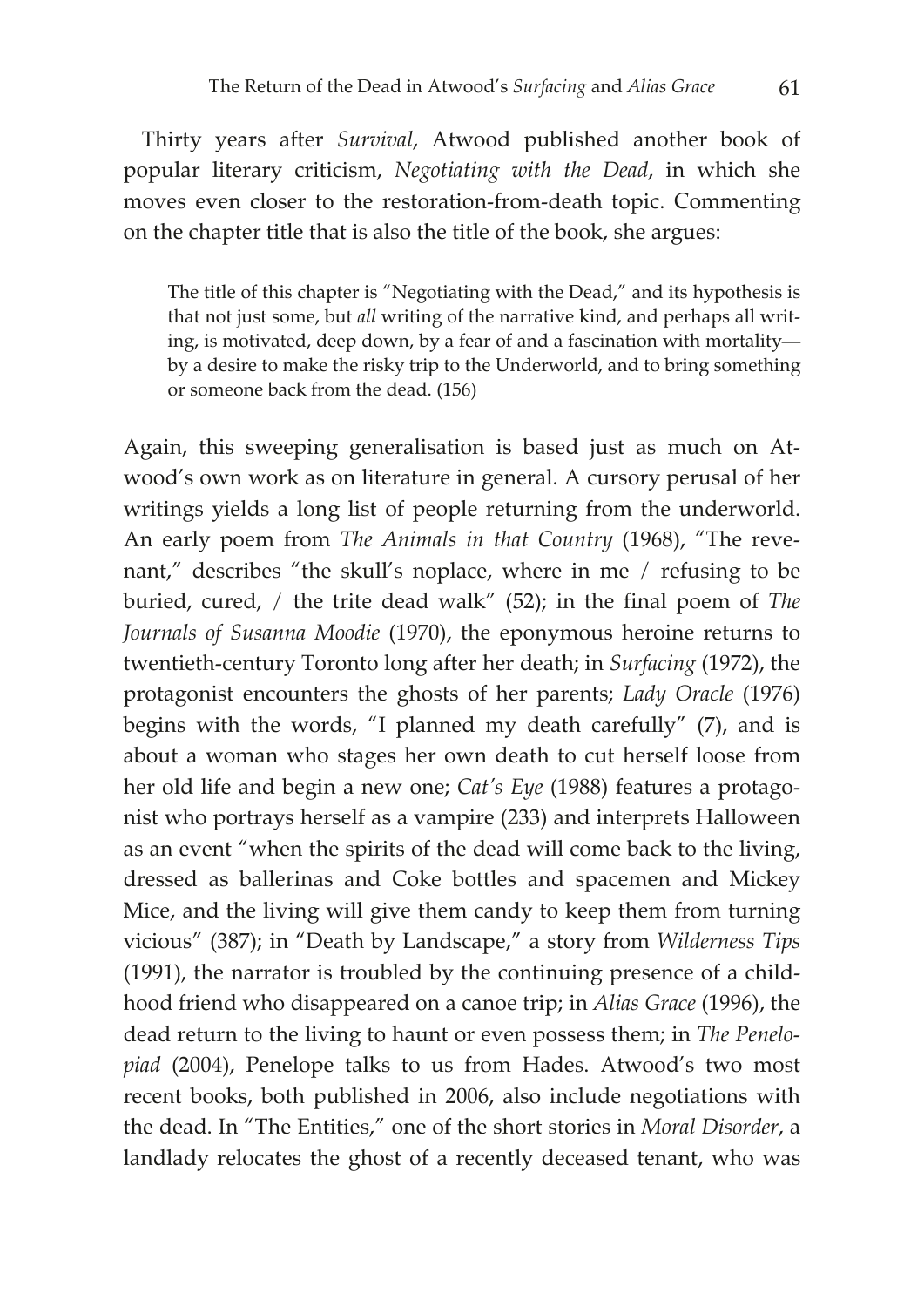also the first wife of her husband; and "Nightingale," one of the miscellaneous short pieces in *The Tent*, contains a dialogue between the ghost of Procne and Philomela, who may or may not be a ghost herself.

This essay will deal with *Surfacing* and *Alias Grace*, two novels whose representation of the return of the dead is particularly challenging. After a reading of the former I will present a discussion of the latter, in which I will focus on the surprising number of similarities between the two. However, there is also a crucial difference in the way the two novels represent a secret or repressed knowledge that is associated with the return of the dead. The roles that this knowledge plays in *Surfacing* and *Alias Grace* could not be more different, as I will argue in the final part of this paper.

A last introductory point concerns the conference topic, "Restored from Death," which needs to be emended for the purposes of this essay. When the dead appear to the living, they are obviously restored from death, but often their appearance is just as much about being restored *to* death as *from* it. A case in point is the very first revenant of Western Literature, the spirit of Patroclus, who appears in the 23rd canto of the *Iliad*. He returns to his friend Achilles to ask him for a proper burial:

Sleeping so? Thou hast forgotten me, Achilles. Never was I uncared for in life but am in death. Accord me burial in all haste: let me pass the gates of Death. Shades that are images of used-up men motion me away, will not receive me among their hosts beyond the river. I wander about the wide gates and the hall of Death. Give me your hand. I sorrow. When thou shalt have allotted me my fire I will not fare here from the dark again. (398)

In his encounter with Achilles, Patroclus is temporarily restored from death, but what he is negotiating for is a restoration to death. Caught in the no-man's-land between the dead and the living, he is waiting to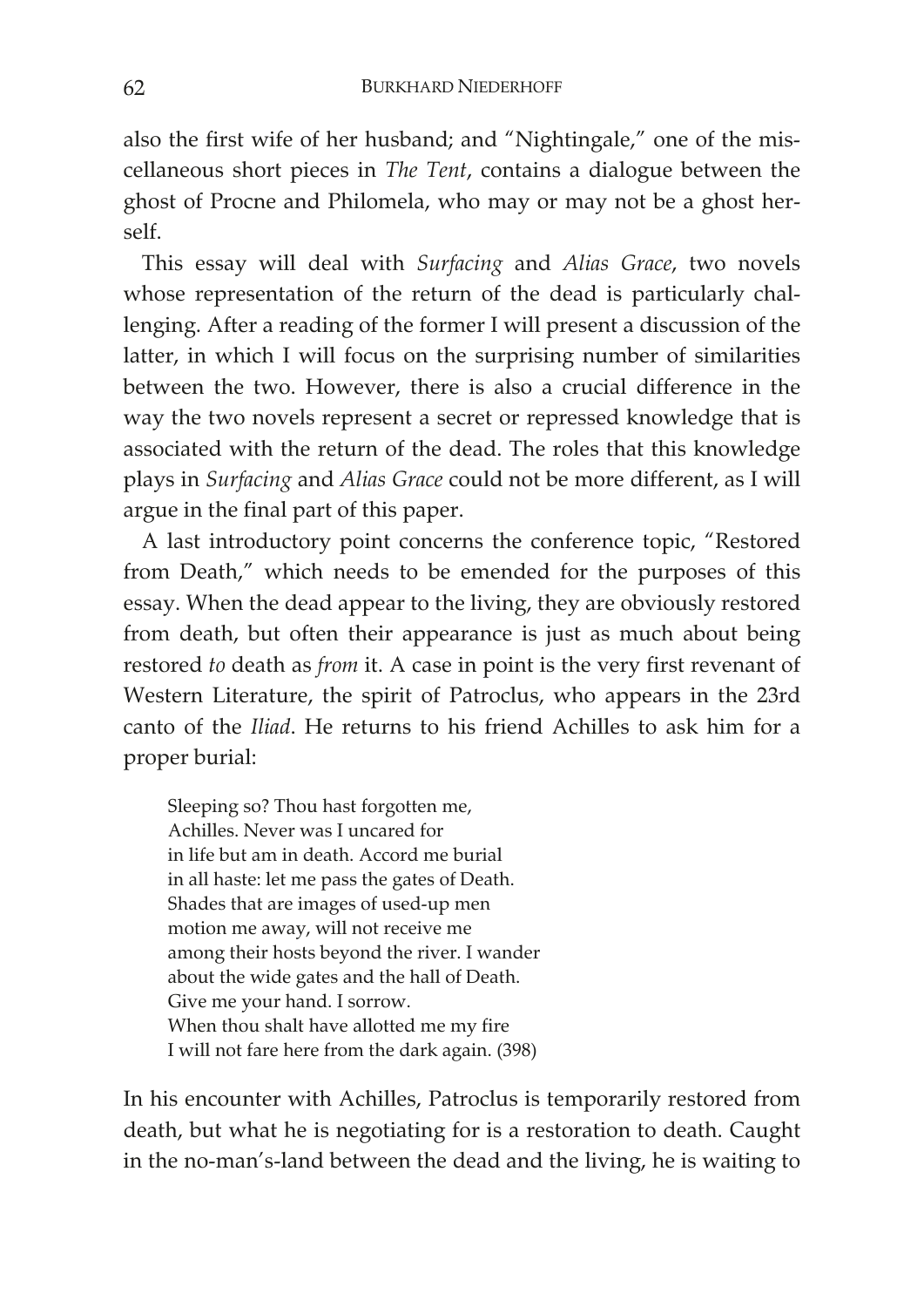be buried in the proper fashion, which will allow him to pass the gates of the underworld and to find his place in the "hall of Death," never to "fare […] from the dark again."

Admittedly, Atwood's novels are a far cry from Homer's epics. In the *Iliad*, the ghost is real, not a figment of Achilles's imagination. Furthermore, conducting him to his eternal rest does not pose any knotty psychological problems; it is a matter of performing the traditional burial rites. In Atwood's fiction, the spirits of the departed are much more intricately entangled with the souls of the living to whom they return. Moreover, there are no rites and formulas for dealing with them—to negotiate with the dead means to embark on a perilous journey of (self-)discovery. However, in these negotiations there is, just as in the *Iliad*, a connection between a restoration *from* death and a restoration *to* death. When the negotiations between the living and the dead are successful, both of them can exist more peacefully in their respective worlds.

# 2. A Reading of *Surfacing*

The narrator-protagonist of *Surfacing* is a Canadian woman whose name is never revealed, an absence that hints at serious problems of identity and of communication.<sup>2</sup> She illustrates books for a living and shares a flat with her lover Joe, a sculptor and pottery teacher. She is also, or so we are told in the first chapters, recently divorced and the mother of a child, who lives with her former husband. The setting is the wilderness of northern Quebec, where the narrator's family spent their summers when she was a child, leading a rather isolated life on an island in a lake. The plot consists of the narrator's search for her father, who has been living in the family's cabin on the island. When he is reported missing and believed to have drowned, the narrator travels north with Joe and two friends to spend some time in the family's cabin and to look for her father. Unlike everybody else, she is convinced that he is still alive.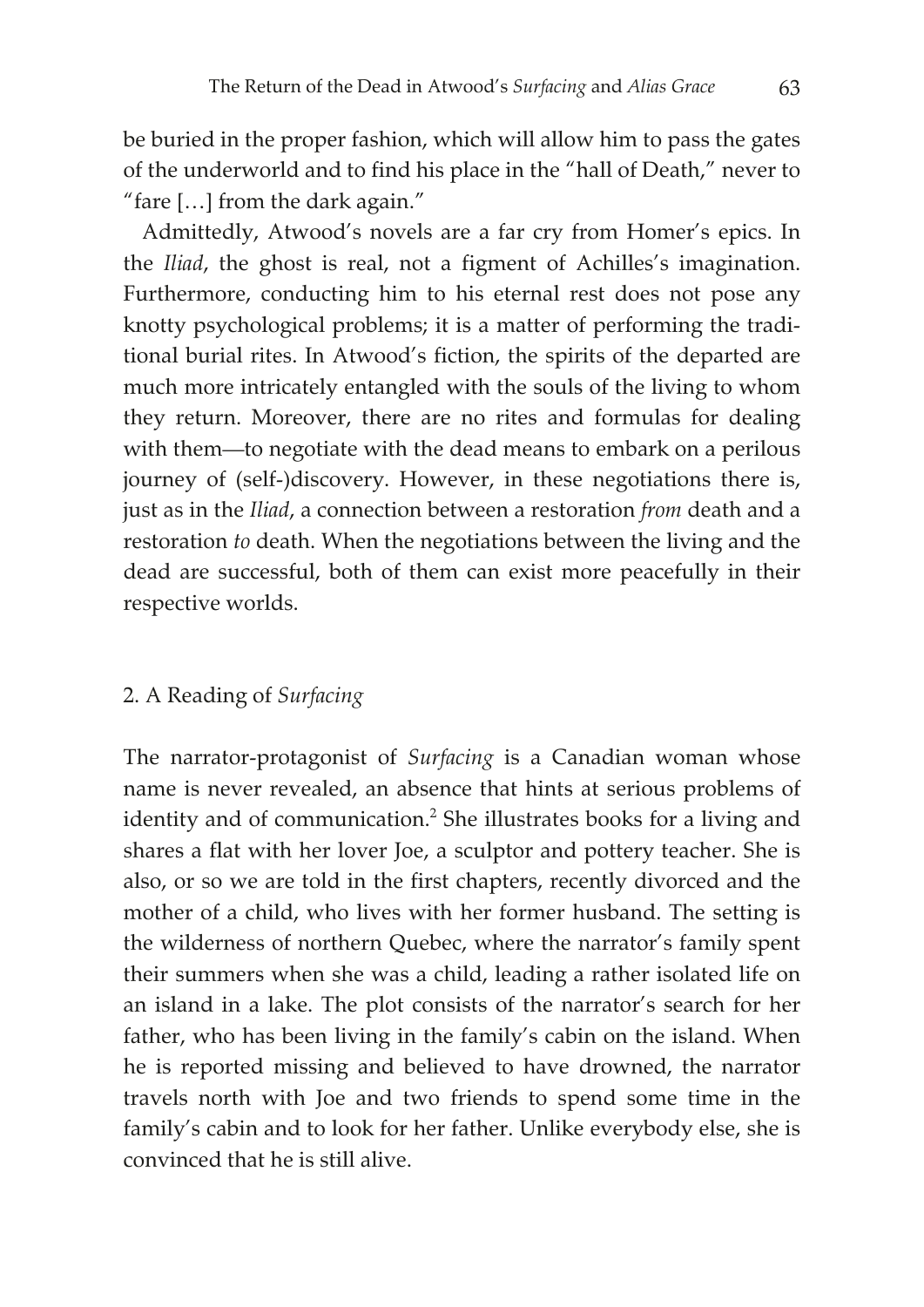On her arrival at the island, the narrator recalls the death of her brother:

The dock slants […]; it's been repaired so much all the materials are different, but it's the same dock my brother fell off the time he drowned. […]

My mother […] ran to the dock, he wasn't there, she went out to the end of it and looked down. My brother was under the water, face upturned, eyes open and unconscious, sinking gently; air was coming out of his mouth.

It was before I was born but I can remember it as clearly as if I saw it, and perhaps I did see it: I believe that an unborn baby has its eyes open and can look out through the walls of the mother's stomach, like a frog in a jar. (26)

A foetus in her amniotic fluid, a being emerging or surfacing into life, looks at a child in another kind of fluid, sinking away from life. This is a pregnant moment, in more than one sense. However, its full significance cannot be discerned at this point; it unfolds in a series of revelations that occur later in the novel. One of these revelations is that the brother did not die:

This was where he drowned, he got saved only by accident; if there had been a wind she wouldn't have heard him. She leaned over and reached down and grabbed him by the hair, hauled him up and poured the water out of him. […] If it had happened to me I would have felt there was something special about me, to be raised from the dead like that. (68)

Literally speaking, the child is only rescued from the danger of dying, but in terms of the narrative representation he is restored from death; we have been told, in so many words, that he drowned. This is not the only inconsistency in the narrative; it is riddled with distortions and misdirections, especially when it comes to the narrator's memories of her past. All of these distortions are highly significant. When the narrator has a child die only to resurrect him afterwards, this says a lot about her past and about her future, as we learn later on.

A second revelation occurs in the course of the narrator's search for her father. When she realizes that he discovered rock paintings created by First Nations artists, she looks for the paintings herself. At one point, she dives into the lake, believing the paintings to be on the submerged part of a steep rock face. What she discovers in the depths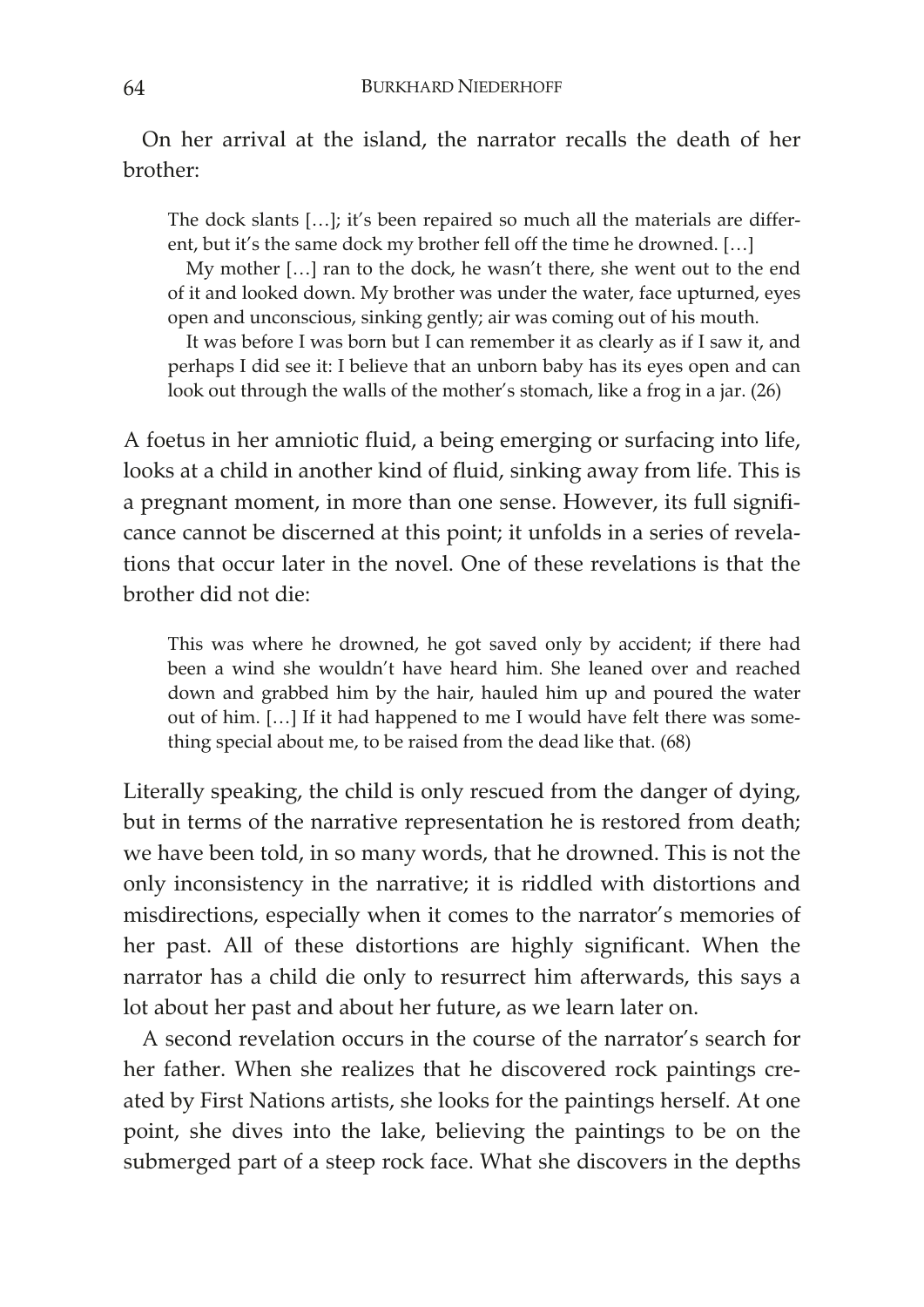of the lake, however, is not what she was looking for: "It was there but it wasn't a painting, it wasn't on the rock. It was below me, drifting towards me from the furthest level where there was no life, a dark oval trailing limbs. It was blurred but it had eyes, they were open, it was something I knew about, a dead thing, it was dead" (136). The shape of the "dead thing" is highly ambiguous; it could be the corpse of her drowned father, as George Woodcock surmises (35). But the thoughts of the narrator move in the opposite direction; what comes to her mind is not a missing father but a lost child:

[A]t first I thought it was my drowned brother, hair floating around the face, image I'd kept from before I was born; but it couldn't be him, he had not drowned after all, he was elsewhere. Then I recognized it: it wasn't ever my brother I'd been remembering, that had been a disguise.

I knew when it was, it was in a bottle curled up, staring out at me like a cat pickled; it had huge jelly eyes and fins instead of hands, fish gills, I couldn't let it out, it was dead already, it had drowned in air. It was there when I woke up, suspended in the air above me like a chalice, an evil grail and I thought, Whatever it is, part of myself or a separate creature, I killed it. It wasn't a child but it could have been one, I didn't allow it.

[...] That was wrong, I never saw it. They scraped it into a bucket and threw it wherever they throw them, it was travelling through the sewers by the time I woke, back to the sea, I stretched my hand up to it and it vanished. (137)

The narrator's child does not live with its father; it was aborted. Nor was the father the narrator's husband, as we learn a little later. He was a middle-aged, married man who had an affair with the narrator, a student of his, and persuaded her to have an abortion. This is an anagnorisis for the reader but also for the narrator. She has fabricated a false past to protect herself from the traumatic truth. This pseudopast is so deeply embedded in the narrator's mind that even here, in the climactic scene of anagnorisis and self-discovery, the truth does not flash upon her in one instant. She recognizes it only gradually, working her way down through a series of memories in which the truth is half veiled and half visible, until she finally arrives at a recollection of the abortion.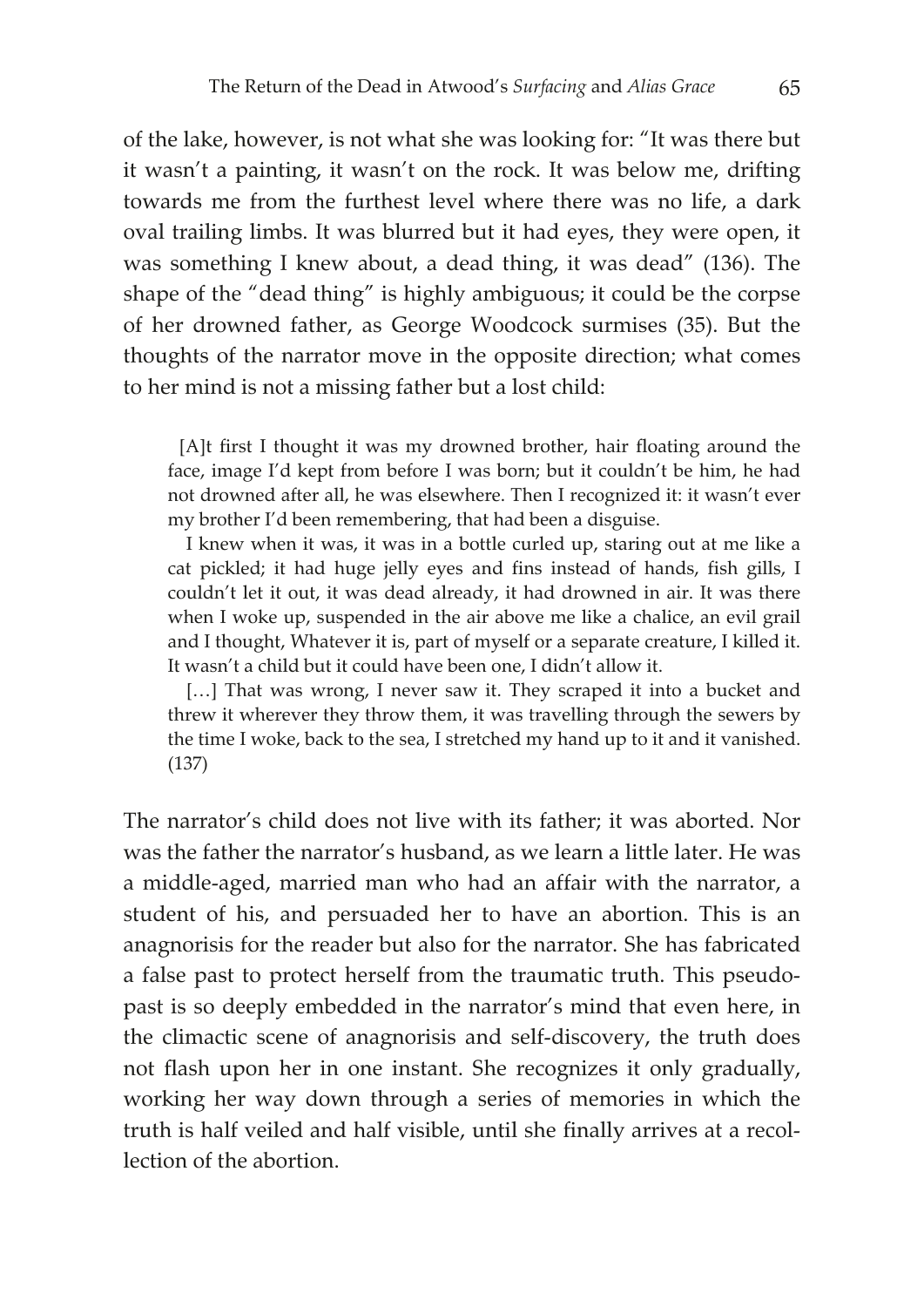This anagnorisis allows the reader to see the full significance of the passage about the drowning of the brother (26), which contains one of the narrator's characteristically distorted memories that both conceal and reveal the truth. What it tells us about the narrator's brother is obviously false, but then it is not really about her brother. It is about her child, whose abortion is hinted at through the combination of a foetus in its mother's womb and of a child drowning. The motif of an animal in a jar, present both in the early passage and in the anagnorisis, evokes the idea of doctors and scientists killing animals to preserve them in alcohol (killed animals such as fish, frogs or herons are repeatedly used as symbols of the aborted child in *Surfacing*). The fact that the foetus and the animal look through their respective containers (the mother's belly and the jar) expresses the narrator's feeling of guilt, an irrational but all too understandable fear that her unborn child was conscious of what she did to it.

The narrator's later memory, in which the drowned brother is resurrected (68), reveals wishful thinking of a retrospective kind; it shows what the narrator would like to have done with her child. But it also proves to be prophetic; it anticipates a later scene in which she has sexual intercourse with Joe to become pregnant:

"I love you," he says into the side of my neck, catechism. Teeth grinding, he's holding back, he wants it to be like the city, baroque scrollwork, intricate as a computer, but I'm impatient, pleasure is redundant, the animals don't have pleasure. I guide him into me, it's the right season, I hurry.

He trembles and then I can feel my lost child surfacing within me, forgiving me, rising from the lake where it has been prisoned for so long. (155-56)

This passage is of particular importance. It contains the title word "surfacing" which, apart from the title itself, is used only at this point,<sup>3</sup> where it refers to a restoration from death. The narrator thinks of the conception as a resurrection of the aborted foetus. Later on she similarly thinks about the embryo's growth as a kind of return journey from Hades: "My body also changes, the creature in me, plantanimal, sends out filaments in me; *I ferry it secure between death and life*" (162; my italics). This resurrection can occur only after the narra-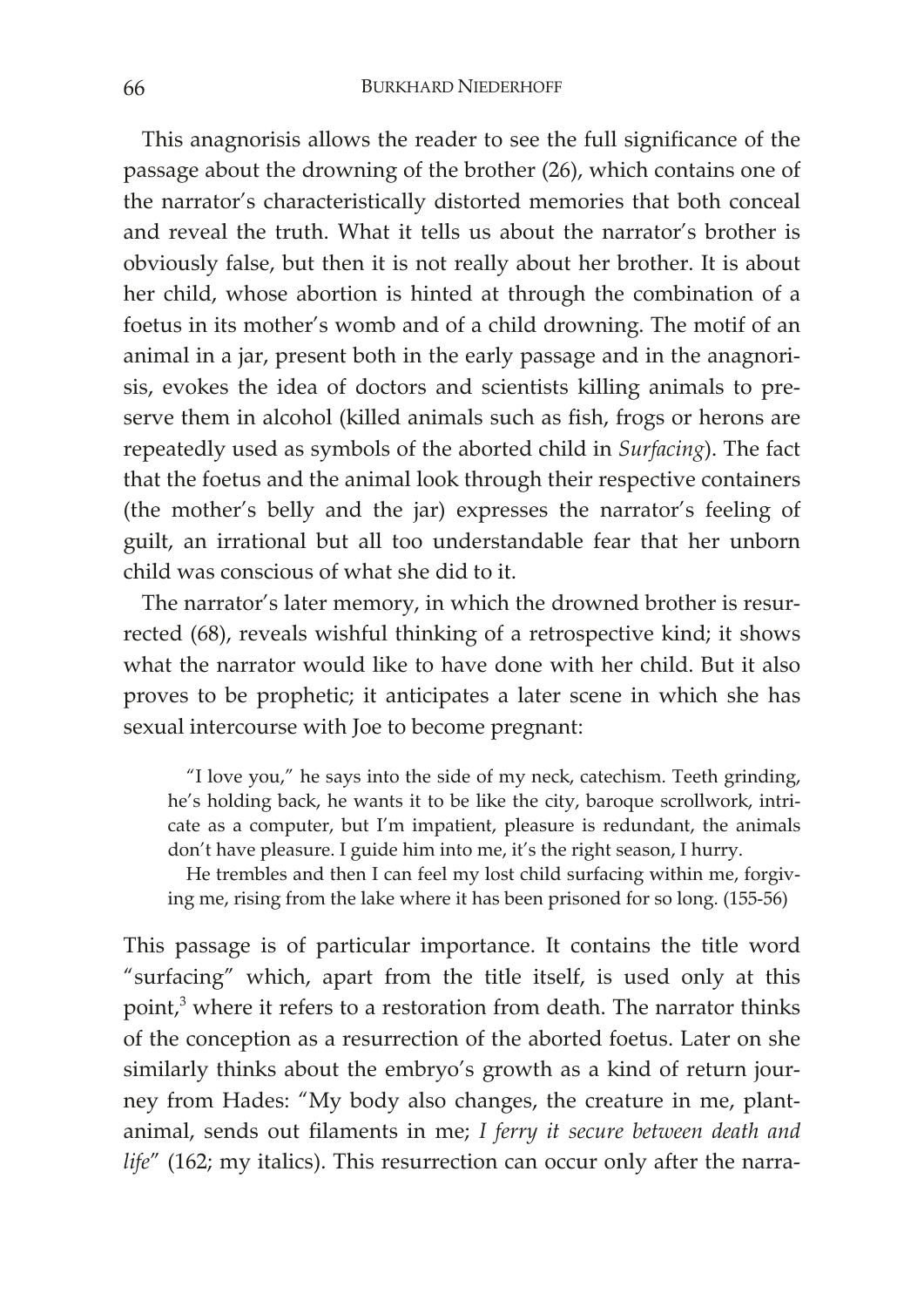tor has acknowledged the death of the aborted child and her responsibility for it. The ghost of this child, who has led an uncanny and ghoulish life in the narrator's distorted memories, must be laid to rest before it can be reborn. In other words, restoration to death and restoration from death are connected, as in the case of Patroclus. This connection will become even more evident in the subsequent paragraphs, which are about the ghosts of the narrator's parents.

The narrator's sexual intercourse with her lover marks the beginning of a strange ordeal that is like a rite of passage or like a reversion to the state of an animal. The narrator separates herself from her lover and her friends. She leaves the cabin and sleeps in a kind of lair; she sheds her clothes and takes a baptismal bath in the lake. She destroys crockery, books, a samsonite case, and other trappings of civilization. All this time, she becomes increasingly aware of the presence of her parents, who return from the dead to be close to their daughter. The entire ordeal, including the presence of the parental ghosts, is best understood as a response to the insanity of the character's city life. This covert insanity is now transformed into an overt insanity, a cathartic experience that makes it possible for the narrator to overcome her alienation from her child, from her parents, and from herself.

The main reason for the parents' return to their daughter seems to be her need to compensate for the long period of separation and estrangement between them. The narrator's friends have "disowned their parents long ago, the way you are supposed to" (11). It seems that the narrator has similarly disowned her parents; visiting her terminally ill mother in hospital, she tells her that she will not attend her funeral (16). We also hear that her parents did not attend her wedding, learning of it later through a postcard (17), and that they never forgave her for divorcing her husband and leaving her child (23). Of course, these memories are fabrications, but what they say about the estrangement between the narrator and her parents is only too true. She sums up this estrangement between herself and her parents and the need for a reconnection as follows: "I was a coward, I would not let them into my age, my place. Now I must enter theirs"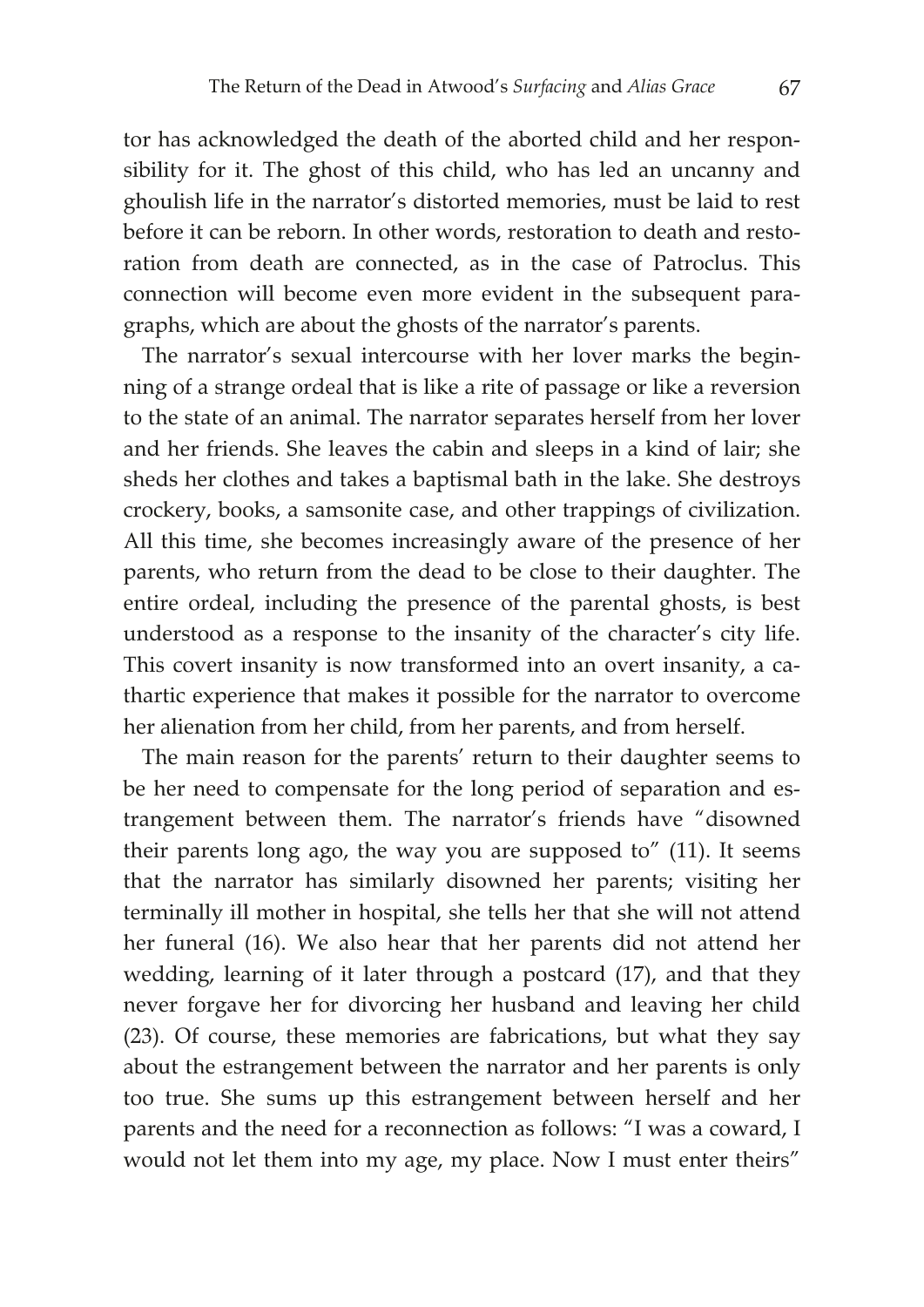(171). Just as the narrator remembered and resurrected her lost child, she now remembers and resurrects her parents, who have been similarly lost to her.

Entering the place of her father and mother, however, is not easy. As a result of the estrangement between the narrator and her parents, the relationship between them has ceased to evolve long before their deaths:

They have no right to get old. I envy people whose parents died when they were young, that's easier to remember, they stay unchanged. I was sure mine would anyway, I could leave and return much later and everything would be the same. I thought of them as living in some other time, going about their own concerns closed safe behind a wall as translucent as jello, mammoths frozen in a glacier. All I would have to do was come back when I was ready but I kept putting it off, there would be too many explanations. (3)

The narrator's relationship with her parents is in a state of arrested development; it was frozen a long time ago. This may also be the reason why she refuses to attend her mother's funeral and why she is so stubbornly convinced that her father is still alive (a conviction that resembles her delusion that she has a child that lives with her divorced husband). If you deny your parents the "right to get old," you are even less prepared to accept their death.

Once the narrator has entered her ordeal and begun to re-establish the relationship with her parents, she must pick it up at the point at which it ceased to develop, when she was still a child or teenager, and she must live through the lost stages of this relationship in a timelapse fashion. Characteristically, she begins by calling out to her parents, as a lonely and frightened child would do (166). After this, she is still like a child in experiencing them as powerful authorities; they are like nature spirits or gods who provide their daughter with support and guidance, setting the rules for her ordeal: the places she is permitted to be, the food she is allowed to eat. The return of the parents culminates in two separate encounters. If it is true that the daughter has to renew a relationship arrested in the past and to recapture the lost stages of this relationship, then the face-to-face encounters mark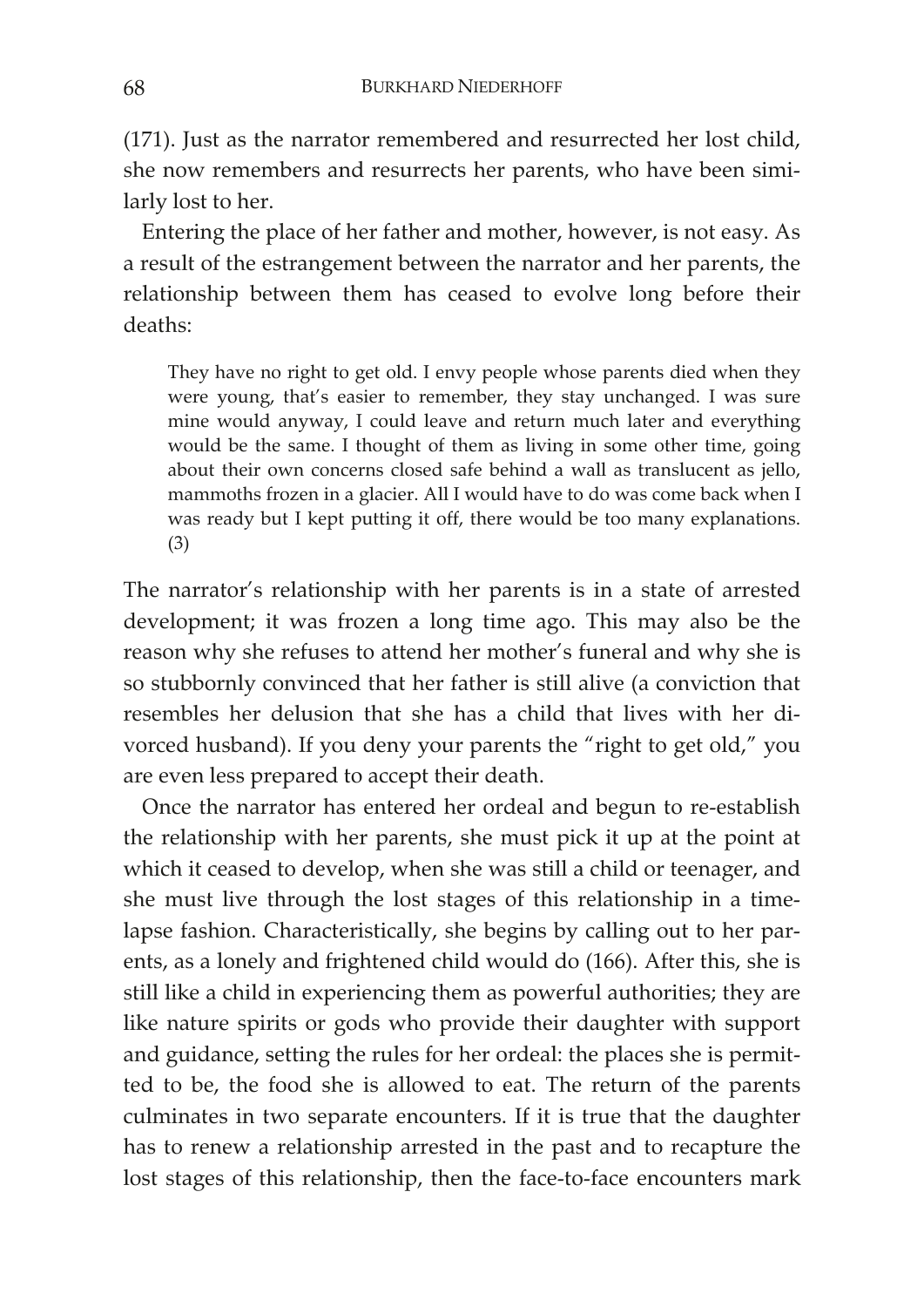the point at which she comes of age. Here the parents no longer set the rules. They do not talk to or interact with their daughter; instead they perform actions in which they reveal something important and essential about themselves. What their daughter receives in these encounters is not an explicit lesson but an implicit message which she has to decipher on her own.

The narrator discovers her mother feeding jays, with the birds so little afraid of her that "one perches on her wrist, another on her shoulder" (176); this also happened when the mother was alive (101). Given the symbolism of animals in *Surfacing*, in particular their association with children, the feeding of the birds suggests the mother's life-sustaining role. The daughter now wishes to accept this role, after rejecting it when she aborted her child. Throughout the novel she has tried to emulate her mother's feat of making the birds sit on her body, without any success so far (87, 142, 158). But now it seems that she can finally follow in her mother's footsteps. At the end of the encounter she takes the position of the latter, who seems to have turned into one of the jays, peering down at her. This transformation of parent into bird fits in with a reference elsewhere to "countries where an animal is the soul of an ancestor" (122).

The appearance of the father poses greater interpretive problems as it is more complex and more shifting: "How many shapes can he take" (181). Like his wife, he turns into an animal at the end of the encounter; he is transformed into a fish or rather an "antlered fish thing drawn in red on cliffstone, protecting spirit" (181). When the narrator first discovers him, he is looking at the fenced-in garden, evidently realizing the limitations of his rationalist attitude:

He has realized he was an intruder; the cabin, the fences, the fires and paths were violations […].

I say Father.

He turns towards me and it's not my father. It is what my father saw, the thing you meet when you've stayed here too long alone. (180-81)

As I have noted, the ghost of the father does not give his daughter any explicit lesson; he is, rather, learning his own lesson. She perceives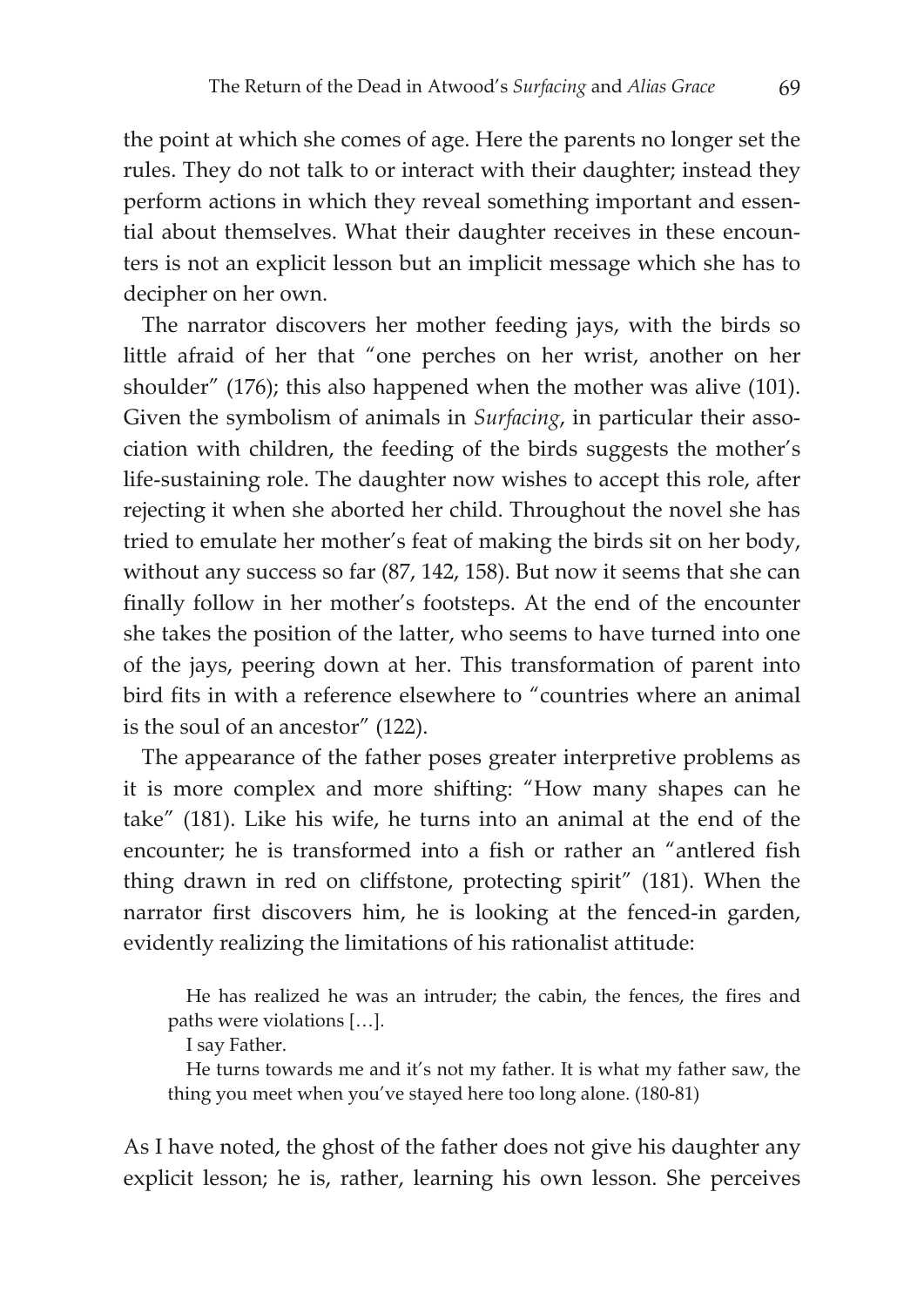him in a process of self-discovery and change, which she is, for other reasons and in other ways, even more in need of than he is.

To experience the final stage in her relationship with her parents, the narrator has to acknowledge their "right to get old," their decline and their death. This is probably the most important stage; the daughter calls her parents back to life primarily to take leave of them. Restoration from death and restoration to death go hand in hand. Thus the return of the parents is reminiscent of the return of Patroclus in the 23rd canto of the *Iliad*; it is about the need for a burial—with the difference that in *Surfacing* this need seems to be felt much more strongly by the living than by the dead.<sup>4</sup> Even before her ordeal, this need is on the narrator's mind. She is haunted by the memory of a dead heron that she found hanging from a tree, gratuitously killed by some tourists: "In my head when I closed my eyes the shape of the heron dangled, upside down. I should have buried it" (112). She also regrets her decision not to attend her mother's funeral—to be more precise, she wishes she had given her a more appropriate burial:

The reason they invented coffins, to lock the dead in, preserve them, they put makeup on them; they didn't want them spreading or changing into anything else. The stone with the name and the date was on them to weight them down. She would have hated it, that box, she would have tried to get out; I ought to have stolen her out of that room and brought her here and let her go away by herself into the forest, she would have died anyway but quicker, lucidly, not in that glass case. (144)

A little later, she weeps, for the first time, in a fit of rage rather than of sadness, and she accuses her parents of leaving her behind and neglecting her (166). This rage is part of the mourning that the narrator has suppressed so far.

Another reason why the narrator has to find a way of resurrecting and burying her parents is a religious need that Atwood also posits in an interview given shortly after the publication of *Surfacing*:

Everybody has gods or a god, and it's what you pay attention to or what you worship. And they can be imported ones or they can be intrinsic ones, indigenous ones, and what we tend to have done in this country is to use im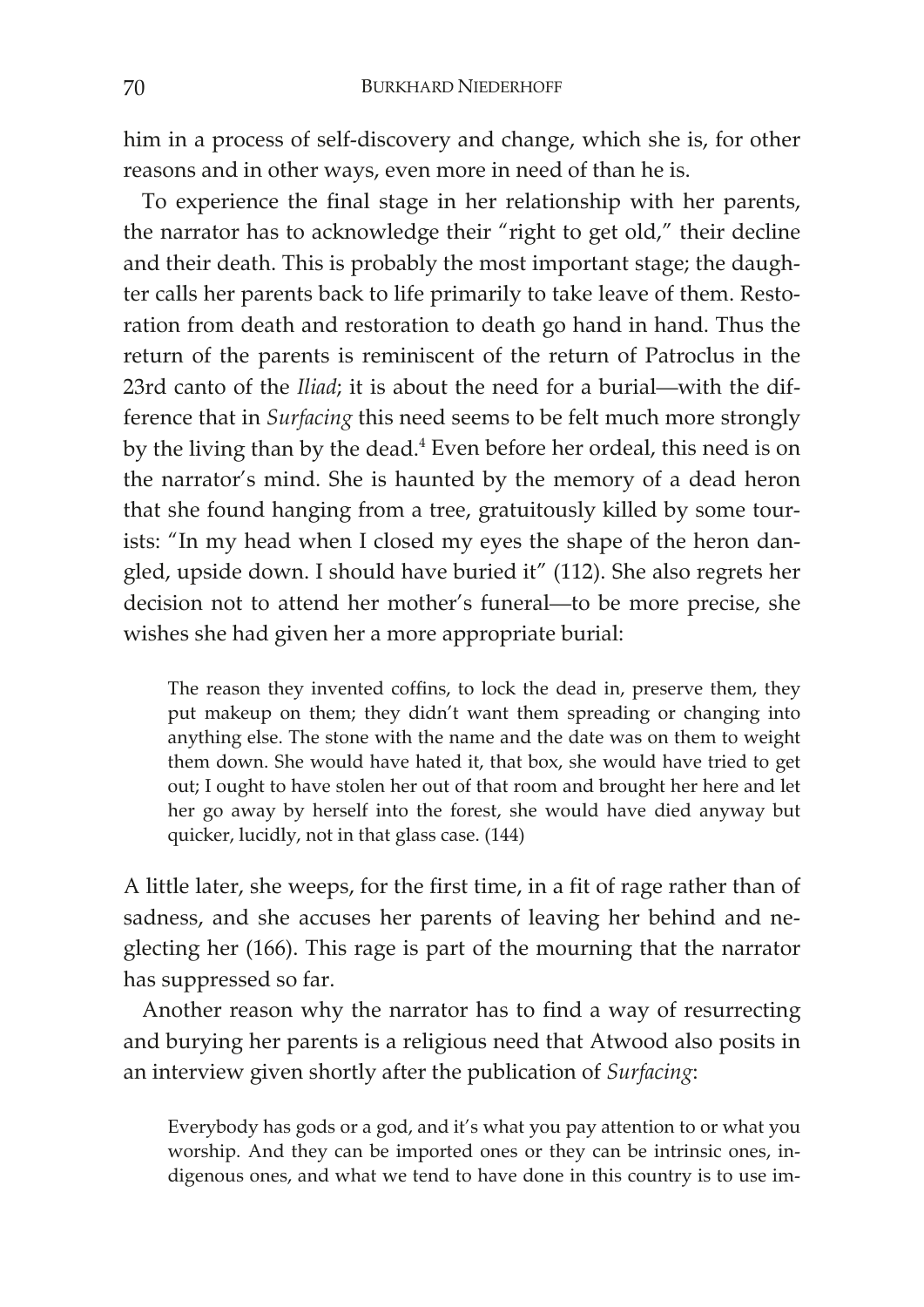ported gods like imported everything else. […] Christianity in this country is an imported religion. […] I think that the authentic religion that was here has been destroyed; you have to discover it in some other way. (Gibson 30- 31)

The need for religion that Atwood speaks about in this passage is also evident in *Surfacing* in an exchange between the narrator and her mother. After hearing how her brother fell off the dock and was rescued by her mother in the nick of time, she wants to find out what happens to people after they die:

I asked our mother where he would have gone if she hadn't saved him. She said she didn't know. My father explained everything but my mother never did, which only convinced me that she had the answers but wouldn't tell. "Would he be in the graveyard?" I said. […]

"Nobody knows," she said. She was making a pie crust and she gave me a piece of the dough to distract me. My father would have said Yes; he said you died when your brain died. I wonder if he still believes that. (68-69)

Like Atwood herself, the parents have rejected the orthodox Christian answers, but they do not offer new ones that would satisfy their child's need for explanations. Nor do they satisfy the adult narrator. The sentence, "I wonder if he still believes that," expresses her doubts about her father's answer not only as to its explicit content, but also with respect to the implied assumption that he is still around, believing or not believing in the views that he held when alive. Elsewhere the narrator makes a similar comment, which also shows that her father's attitude to religion left his daughter unsatisfied. Ironically, the man who does not believe in gods is turned into a god himself:

He said Jesus was a historical figure and God was a superstition, and a superstition was a thing that didn't exist. If you tell your children God doesn't exist they will be forced to believe you are the god, but what happens when they find out you are human after all, you have to grow old and die? (98)

The narrator's parents have to undergo two basic transformations. First, they have to become gods, giving their daughter guidance, power, and the kind of religious experience that Atwood envisions in the interview, i.e. a religious experience that is an authentic reflection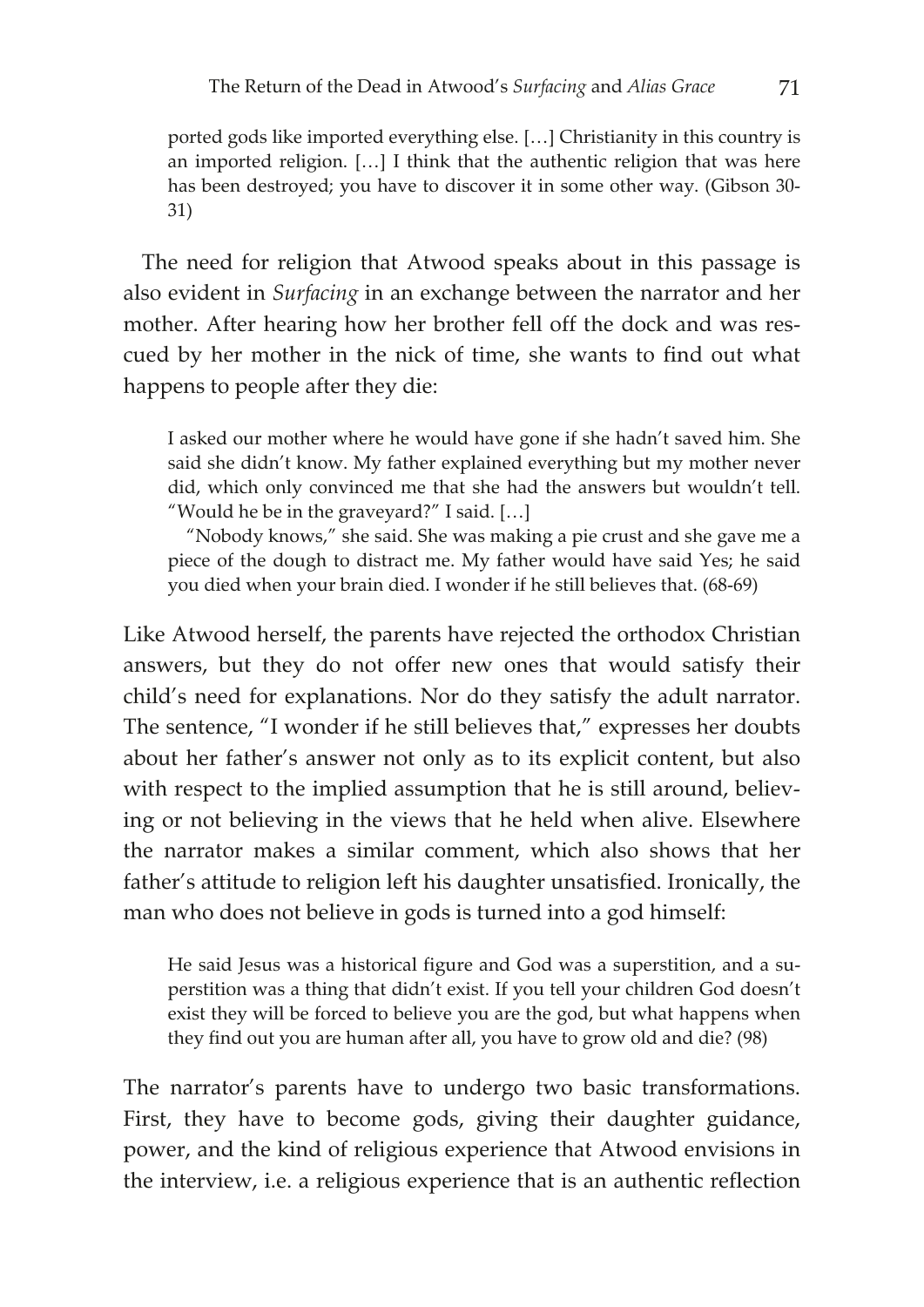of one's environment. But then they have to turn human, thus enabling their daughter to witness their decline and to accept their death—in other words, to mourn and to bury them.

All of these transformations have indeed occurred by the end of the narrator's ordeal as is shown in the following passage, which describes the departure of the parents:

During the night I have a dream about them, the way they were when they were alive and becoming older; they are in a boat, the green canoe, heading out of the bay.

When I wake in the morning I know they have gone finally, back into the earth, the air, the water, wherever they were when I summoned them. The rules are over. […]

No gods to help me now, they're questionable once more, theoretical as Jesus. They've receded, back to the past, inside the skull, is it the same place. They'll never appear to me again […]

No total salvation, resurrection, Our father, Our mother, I pray, Reach down for me, but it won't work: they dwindle, grow, become what they were, human. Something I never gave them credit for. (182-84)

The narrator's relationship with her parents, which was arrested in the past, has now evolved and caught up with the present—just as her relationship with her unborn child has. She had to accept the death of this child before she could resurrect it, and she had to resurrect her parents before she could accept their death.

The narrator's realization that her parents will no longer haunt her signals a change to a more ordinary frame of mind. She re-enters the cabin to eat food from a can and she puts on her clothes. She also realizes that she will go back to the city. This return to common sense raises the question whether the ghosts have an objective existence, or whether they only appear in their daughter's mind. In the interview with Graeme Gibson, Atwood states her preference for the "Henry James kind of [ghost story], in which the ghost that one sees is in fact a fragment of one's own self which has split off" (Gibson 29). It is certainly possible to explain the ghosts in *Surfacing* along these lines.<sup>5</sup> During the encounters with their daughter, they are doing precisely, as we have seen, what she would like or will have to do herself. When the narrator walks to the place where she saw her father's ghost, she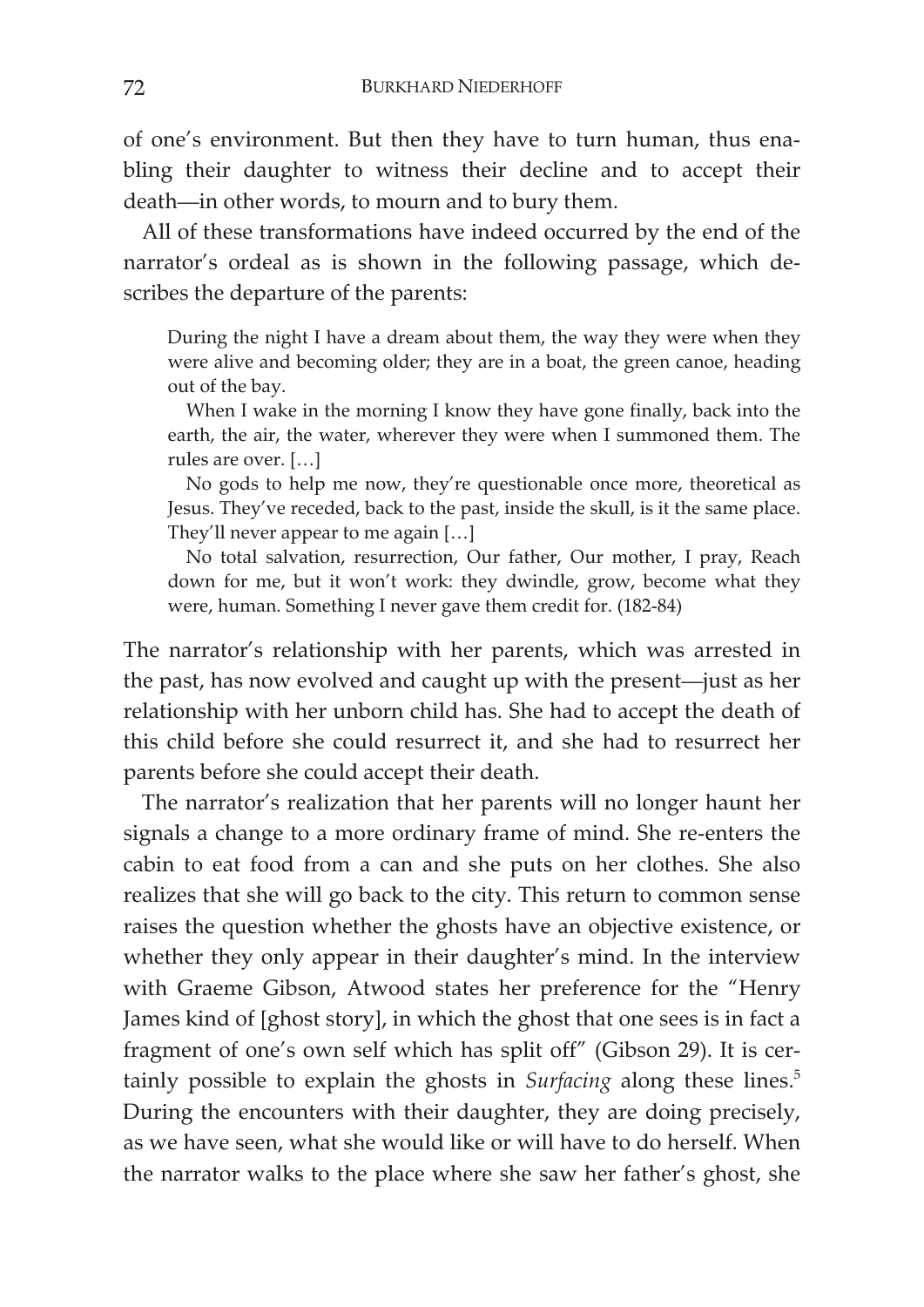realizes that the footprints left behind by him are in fact her own (181). After the end of her ordeal, she thinks that her parents have "receded, back to the past, inside the skull" (183). However, despite all of this evidence, it would be reductive to say that the ghosts are merely figments of the narrator's diseased imagination. It is one of Atwood's achievements in *Surfacing* that her storytelling does not privilege any particular frame of mind. She skilfully modulates from the stunted sensibility and distorted memory of the first chapters to the magical or mythical imagination of the ordeal and finally to a mood of clarity and common sense, rendering each of these phases with equal persuasiveness. This means that throughout the ordeal the ghosts are as fully alive and present to the narrator and the reader as to anyone who has a mythical world view and believes in the spiritual presence of his or her ancestors.

In addition to the narrator's child and her parents, there is another character who returns from death. This is the narrator herself, by far the most frightening ghost in *Surfacing*, an example of death in life if ever there was one. Before the changes brought about by her ordeal, she has lost many of the gifts that define a full human life. She does not dream (37); nor does she weep (166). She is incapable of loving (36, 156), claiming that this is due to her divorce, which was like an amputation (36)—of course, she was not divorced in the literal sense, but, like other distorted memories, this is metaphorically true. Her feelings are either missing (22, 99) or strangely disconnected from events and experiences (24). When Joe shows his suffering in one of the frustrating exchanges about their relationship, her response speaks volumes about her withered emotional life: "His face contorted, it was pain: *I envied him*" (101; my italics). One of her friends describes the narrator as "inhuman" (148), and the narrator herself suspects that she might no longer be truly alive. Turning the pages of the family photo album, she tries to find the point at which she died, and she concludes that she is like a head without a body (101-02).

The anagnorisis and the ensuing ordeal restore the narrator from her death in life. After diving at the rock face, she regains her capacity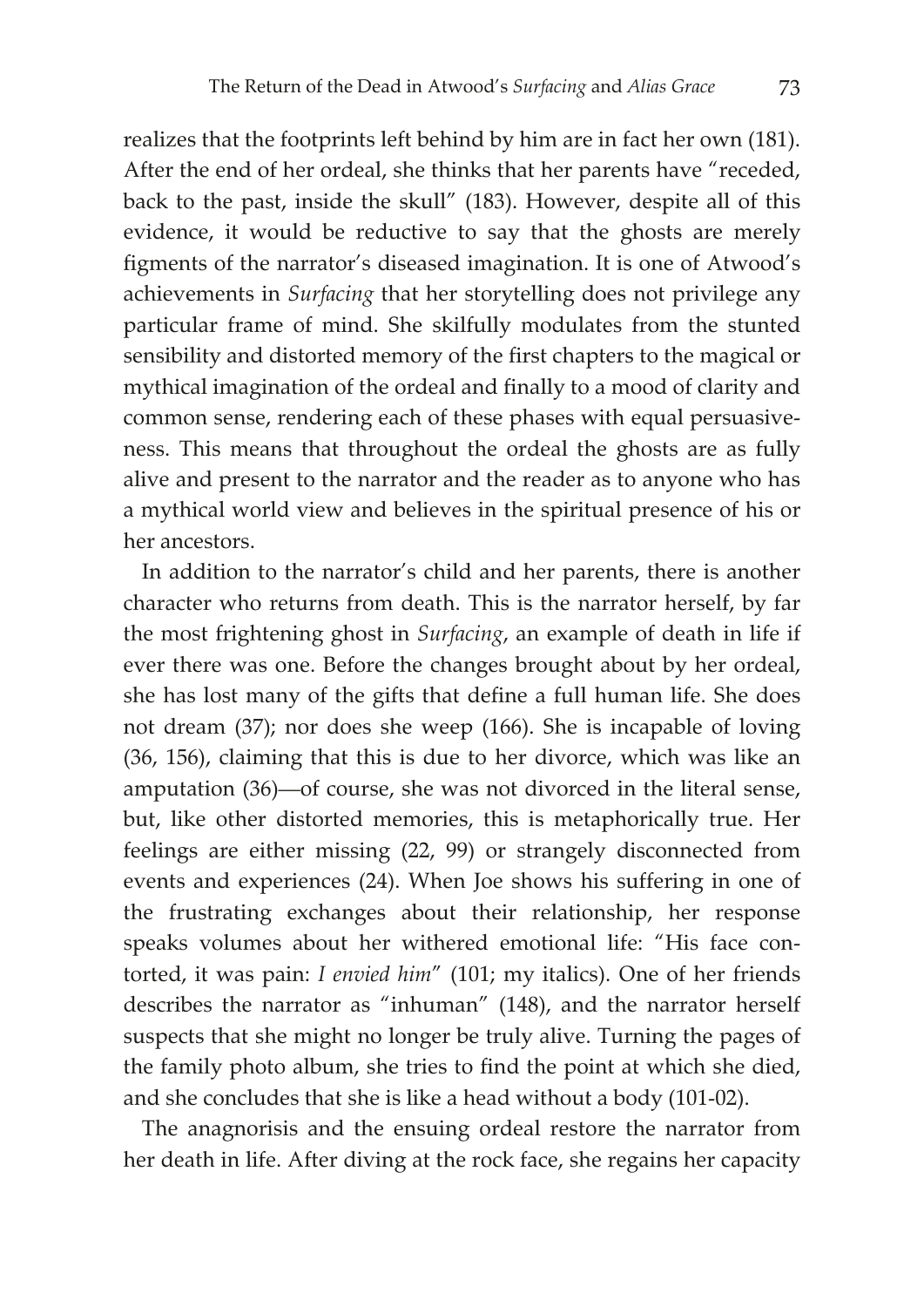to feel: "feeling was beginning to seep back into me, I tingled like a foot that's been asleep" (140). She also weeps (166), dreams (182) and even talks about her love for Joe (186). Where all of this will lead, to motherhood and a renewed relationship with Joe (whom earlier she resolved to leave) or to pain and failure, is not clear. The ending, like many another ending in Atwood, remains open. But some sort of change, some sort of movement from death to life, has certainly occurred. This is also suggested by a passage in which the narrator comments on the news that her father's corpse has been found. Whereas her friends think she should feel grief and misery, she is almost elated: "They're avoiding me, they find me inappropriate; they think I should be filled with death, I should be in mourning. But nothing has died, everything is alive, everything is waiting to become alive" (153). These words refer to the child to be conceived, to the parents' return from the underworld, and most of all to the narrator's own restoration from death.

# 3. A Reading of *Alias Grace*

*Alias Grace*, published in 1996, is a historical novel based on one of the famous murder cases of nineteenth-century Canada. In the summer of 1843, Thomas Kinnear, a gentleman farmer, and Nancy Montgomery, who was both his housekeeper and his mistress, were murdered in a small town near Toronto. Kinnear had two other servants, James McDermott and Grace Marks, who were charged with the murders and found guilty. McDermott went to the gallows, while Grace Marks's death sentence was commuted to life imprisonment. It has always remained a moot question if or to what extent Grace Marks was involved in the murders. In McDermott's eyes, she was the chief culprit: she had promised to sleep with him if he killed the housekeeper, and she had even helped to strangle her. Grace's motive, according to McDermott, was jealousy. She envied the housekeeper for the privileges which she enjoyed as Kinnear's mistress.<sup>6</sup>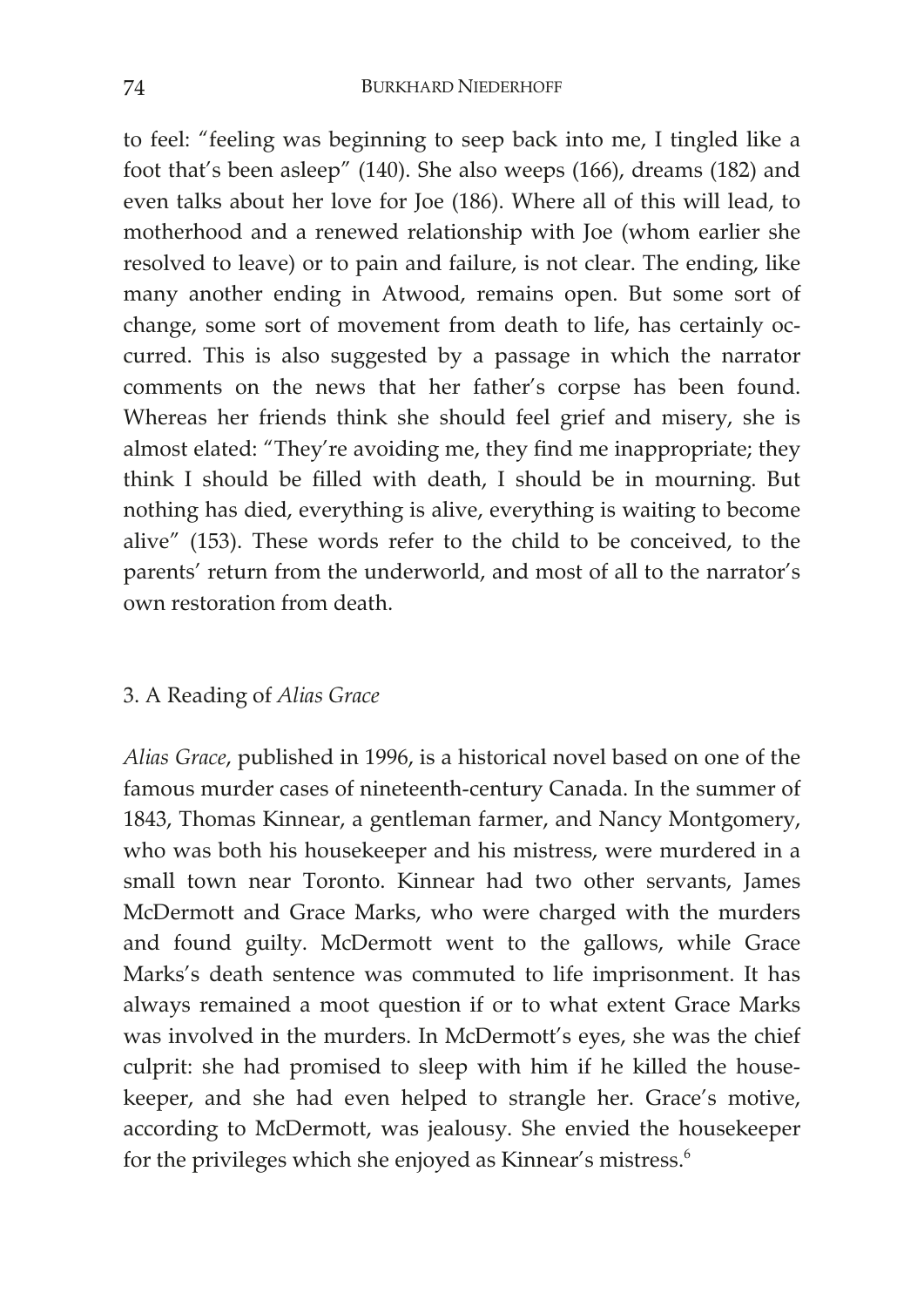Despite the historical gap between the settings of the two novels, *Alias Grace* resembles *Surfacing* in a surprising number of ways. The narrative structure of the two works, for instance, is highly similar. Both are detective novels that contain a major anagnorisis scene towards the end. In *Surfacing*, the initial mystery or question is what happened to the father, and the narrator herself plays the part of the detective. In *Alias Grace*, we want to find out whether Grace was involved in the murders; the part of the detective is played by Simon Jordan, a young doctor and a specialist on amnesia, who investigates Grace's case. The anagnorisis in the earlier novel is the narrator's regaining of her true memories when she sees the ambiguous corpseor foetus-like shape in the water. The corresponding anagnorisis in the later novel occurs when Grace is hypnotised, with rather surprising results, which will be discussed below.

The two novels are also similar in that the protagonist is heavily traumatised by experiencing (*Surfacing*) or witnessing (*Alias Grace*) an abortion. When Grace is working for a wealthy family in Toronto, she becomes very close to a fellow servant, Mary Whitney. Mary has an affair with one of her employer's sons, who makes the usual promises while enjoying her favours. On Mary's becoming pregnant, however, he pays her off and puts an end to the relationship. Faced with the prospect of losing her job and ending up as a prostitute, Mary has an abortion and bleeds to death in the bed she shares with Grace, an event that Grace sums up in the words, "And so the happiest time of my life was over and gone" (180). While playing a pivotal role in the novel, the seduction of Mary is only one instance of a more general pattern of sexual exploitation. As a young and attractive servant and as a prisoner later on, Grace is regarded as fair game by employers, strangers and prison guards. She is subjected to an endless round of innuendo and harassment throughout the novel. It also seems that Grace was abused by her own father; this is never explicitly referred to, but indicated by various hints and clues.<sup>7</sup> Another traumatic event, which is not itself a form a sexual exploitation but closely connected to it, is the death of Grace's mother. This occurs in the crowded hold of a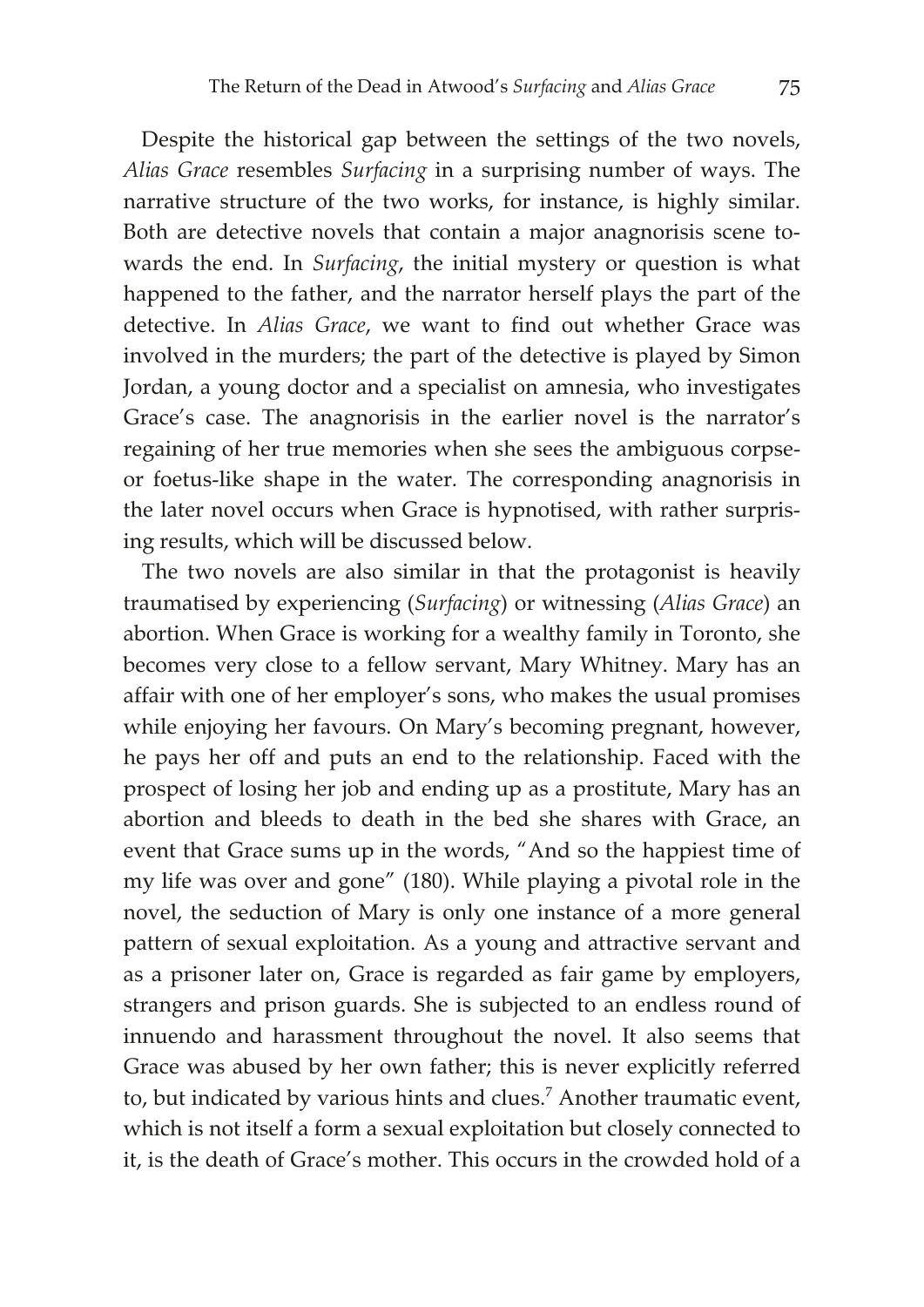ship in which emigrants are ferried across the Atlantic like cattle. Grace's father, who has frequently beaten his wife and has driven his family into poverty, is at least partially responsible for this death, and entirely accountable for its squalid circumstances.

Grace also resembles the protagonist of *Surfacing* in that her mind, in particular her memory, is profoundly affected by the traumatic events she has experienced. While the narrator of *Surfacing* fabricates a false past to protect herself against the real one, Grace's response to trauma is amnesia. Instead of false recollections, she has none at all when it comes to certain events in her life, including the abuse by her father or some crucial hours on the days of the murders. In fact, she is a case of multiple personality disorder, having developed a second consciousness, a so-called alter, with a different character and a separate memory, which is not accessible to Grace herself. This alter is first revealed in the anagnorisis of the hypnosis scene when it talks through Grace's mouth while she herself is fast asleep. The presence of the alter inside Grace also accords with the intimations of child abuse, which is believed to be the most common cause of multiple personality disorder,<sup>8</sup> and it explains her involvement in the murders. The Grace Marks that we witness throughout the novel is no angel, but given the hardship, the brutality and the losses she has experienced, she comes across as a remarkably honest, sane and considerate human being—the last person we would suspect of the murders of which she has been convicted. However, the popular theory of her involvement in these murders proves to be roughly true, with the qualification that it is the alter, who, unbeknownst to Grace, incites McDermott to kill the housekeeper and helps to strangle her.

While the present reading takes the hypnosis scene at face value, other readings assume that it is—or might be—an act, and that the solution suggested by the scene, i.e. the existence of an alter, amounts to nothing more than a rather dubious hypothesis.<sup>9</sup> However, it is highly unlikely that Grace is putting on a performance. Her behaviour during the scene is not at all in her interest. The personality talking from her mouth insults the committee lobbying for Grace to be par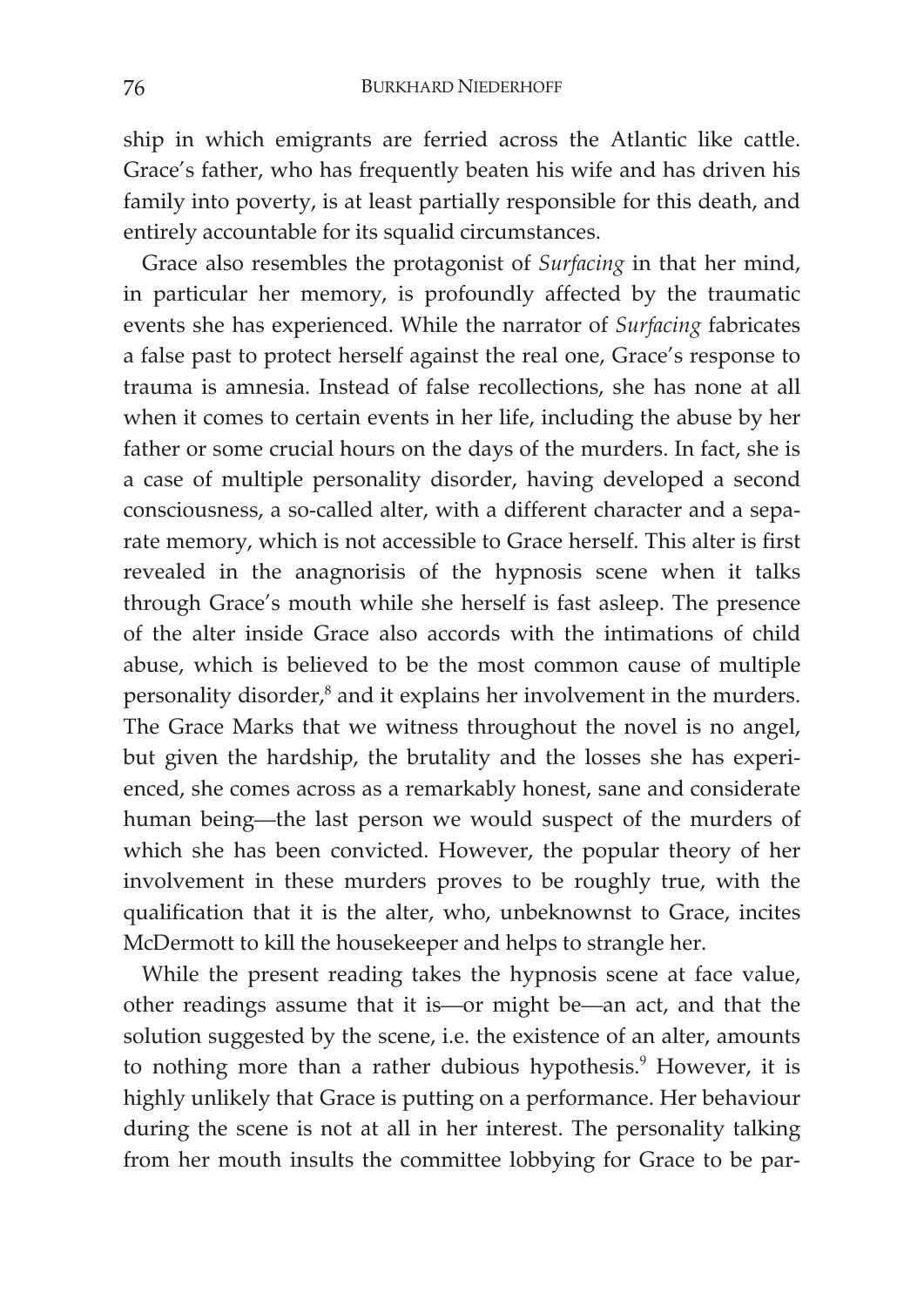doned, and it more or less admits to taking part in the strangling of Nancy. Would a planned performance not be a little less selfdamaging? The disagreement about the hypnosis scene is related to a more general disagreement. The critics who suspect Grace of putting on an act tend to read *Alias Grace* as historiographic metafiction of a highly sceptical kind; in their view, it is a novel that offers many different versions of the past without privileging any one of them.<sup>10</sup> The focus of these readings is epistemological; they argue that *Alias Grace* is about the impossibility of knowing the truth. The focus of the present reading is pragmatic; in my view, the novel is about the effects that knowing or not knowing the truth has on people's lives (as will be shown in the fourth and final part of this essay).

The traumatic events experienced by Grace give birth to ghosts who return from the dead to visit her, which creates a further parallel to *Surfacing*. In her waking life as well as in her dreams, Grace is haunted by a vision of the dying Nancy, a vision that is presented in the very first chapter, as a kind of epigraph to the novel (5-6). The memory of Grace's mother is similarly disquieting and uncanny. After her mother's death, a fellow passenger by the name of Mrs. Phelan makes a remark that sticks in Grace's mind. "Mrs. Phelan also said that we had not opened the window to let out the soul, as was the custom; but perhaps it would not be counted against my poor mother, as there were no windows in the bottom of the ship and therefore none to be opened" (120). This statement induces Grace to believe that the ghost of her mother is trapped in the hold of the ship, travelling back and forth across the Atlantic without any possibility of escape (122). After listening to Grace's narrative of her mother's death, the doctor has a nightmare in which he experiences "[h]is father, in the sinuous process of coming back to life" (140). On a more humorous note, there is also, at the house of the prison governor, "on Thursdays the Spiritualist Circle, for tea and conversing with the dead, which is a comfort to the Governor's wife because of her departed infant son" (22). The most important person to return from the dead is the woman who talks through Grace's mouth when she is hypnotised. This being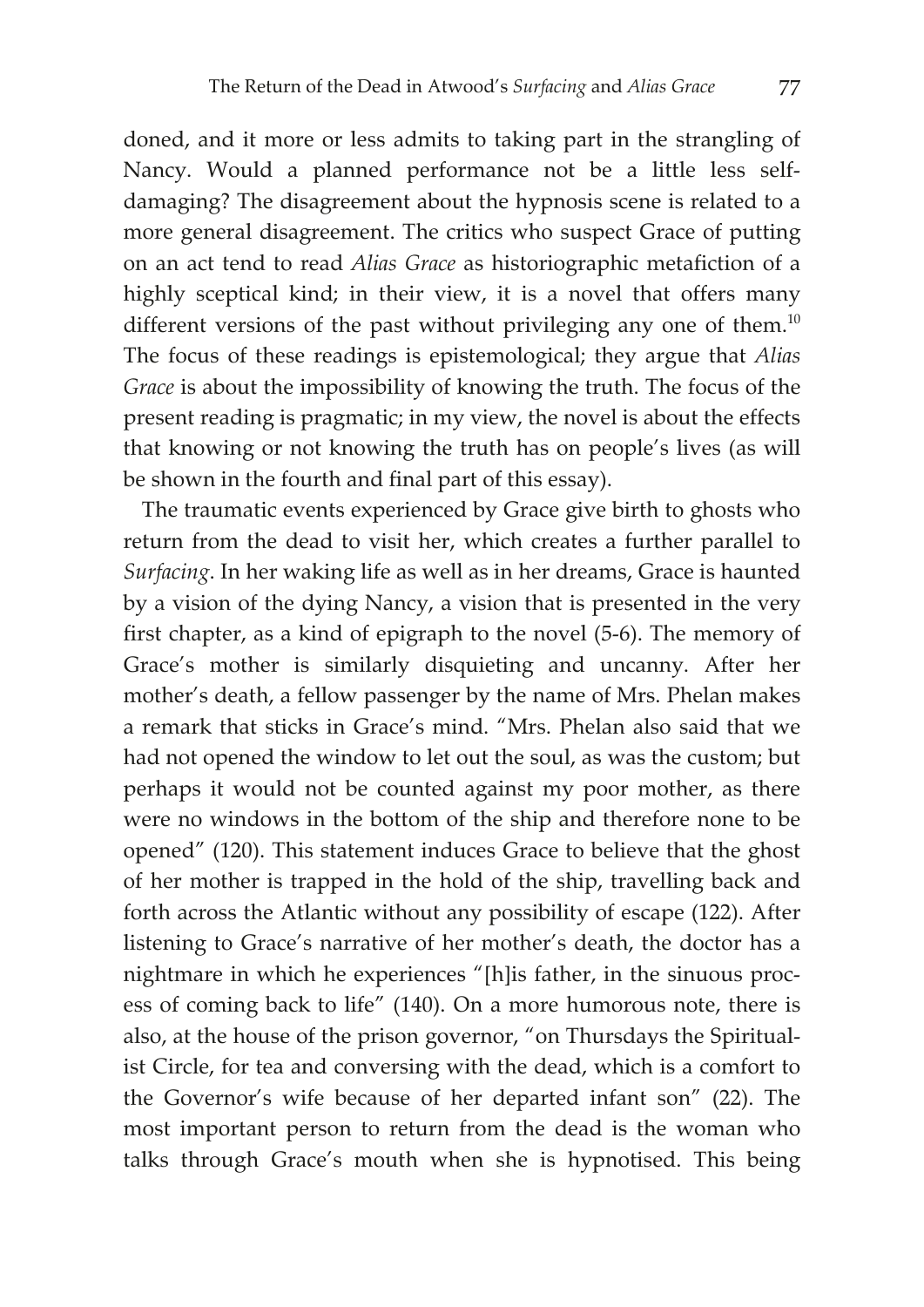claims to be her friend Mary, the fellow servant who died after the abortion.

Instead of analysing this "Mary" in the language of psychology, using such nineteenth-century terms as *double consciousness* or such twentieth-century ones as *multiple personality disorder* and *alter*, one might also consider "Mary" a ghost that returns from the dead to possess the body of her friend. The idea of possession is suggested by the events immediately after Mary's death when Grace hears her friend's voice saying, "*Let me in*" (178). Remembering the death of her mother and the remark made by the fellow passenger, Grace believes that she must have misheard the words, *Let me out*; therefore she hastily opens a window to allow Mary's soul to escape. But it seems that the words were indeed, *Let me in*, and that her friend's spirit has entered her body. This is also indicated by a dream that Grace has on the eve of the murders. In this dream, Mary appears to her, holding a glass with a firefly in it:

"[T]hen she took her hand from the top of the glass, and the firefly came out and darted about the room; and I knew that this was her soul, and it was trying to find its way out, but the window was shut; and then I could not see where it was gone. Then I woke up, with the tears of sadness running down my face, because Mary was lost to me once more." (312-13)

The reason why Grace cannot discover where the firefly or soul has gone is that it has sought refuge inside her.

The difference between reading *Alias Grace* as a psychological study of multiple personality disorder or as a Gothic fiction about the possession by a ghost $11$  does not greatly matter in the present context as both imply a restoration from death. If Mary's soul enters Grace's body after her demise, we are dealing with a clear-cut example of this theme. If the person inside Grace is an alter modelled on Mary, the latter is still restored from death, albeit in a more tenuous and indirect fashion. What is particularly interesting in each case is the way in which the person inside Grace affects her life and her well-being. Here, again, I discern a similarity with *Surfacing*. In this novel, the parents' return from death may be uncanny and bewildering, but it is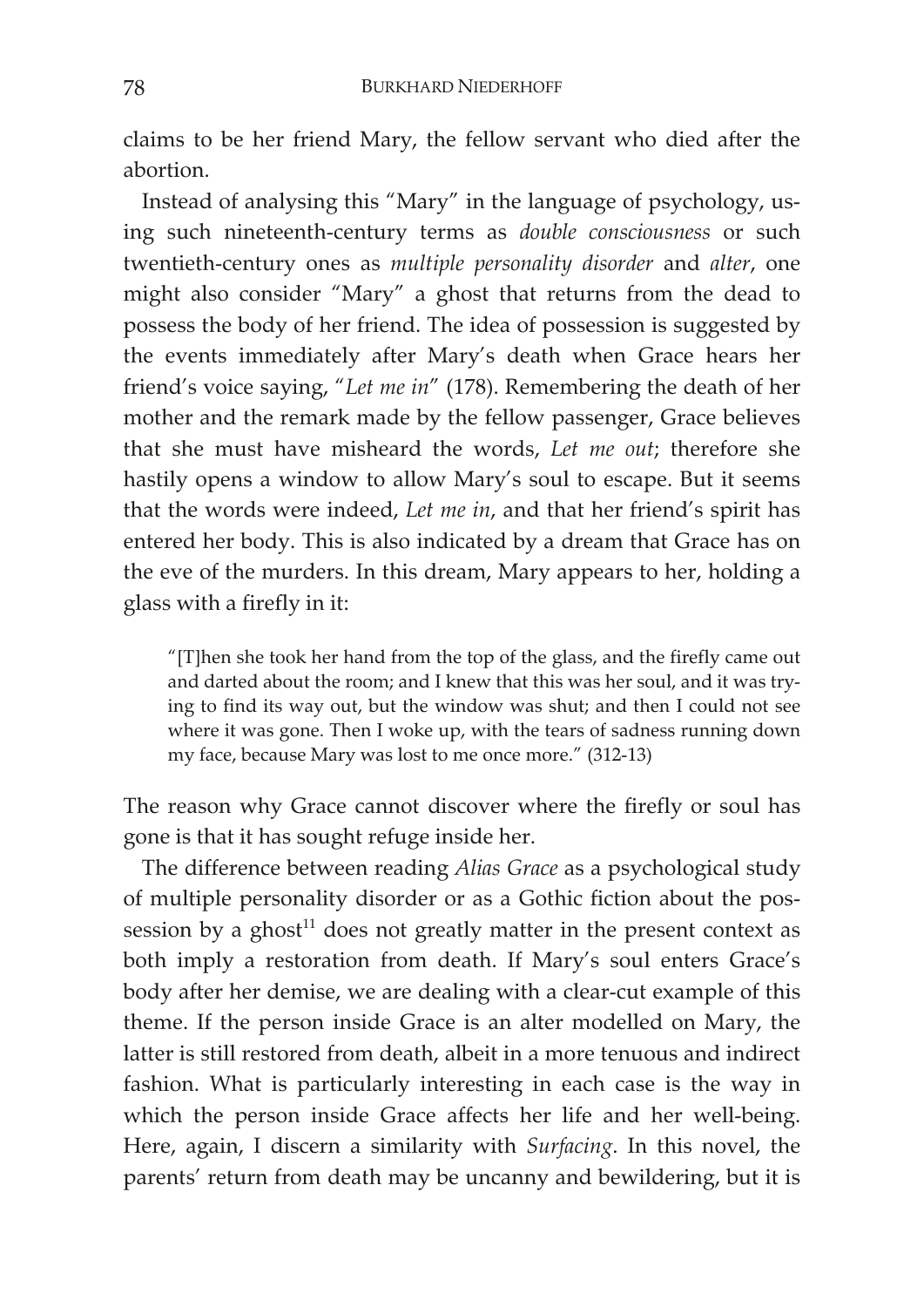ultimately helpful and cathartic, enabling their daughter to overcome her inertia and alienation. In *Alias Grace*, the spirit of Mary also supports Grace. We should not see the ghostly presence inside Grace in exclusively negative terms: as a demon to be exorcised, a disorder to be cured. We should also see it as a survival strategy. The person talking through Grace's mouth during the hypnosis scene quite literally defends and protects Grace when she tells the audience that Grace is not guilty of the murders because she knew nothing about them (402). This person also enables Grace to insulate her mind against the memory of traumatic experiences, and provides her with an outlet for her feelings of jealousy and rage, primarily against Nancy, that Grace more or less represses in her own person. Moreover, the Mary inside Grace turns the tables on the male victimizers with the help of her host's body. In the hypnosis scene, she describes how she used her sexuality to wield power over the men around her:

"I would meet him [McDermott] outside, in the yard, in my nightdress, in the moonlight. I'd press up against him, I'd let him kiss me, and touch me as well […]. But that was all, Doctor. That was all I'd let him do. I had him on a string, and Mr. Kinnear as well. I had the two of them dancing to my tune!" (400)

If Grace's accommodation of the Mary inside her is a survival strategy, a way of coping with trauma and exploitation, it is, admittedly, a rather desperate and also an unconscious one. Grace can maintain her own sanity and identity only at the cost of splitting in two, of relegating some of her memories and actions to a second person, who turns out to be a murderer. This person, intruding ghost or self-created alter, is "alias Grace"; she is the same woman as Grace Marks in the sense that she shares some of the experiences and motives of the latter, and she is a different person in the sense that Grace Marks is not aware of her. I will return to this crucial point, which distinguishes *Alias Grace* from *Surfacing*, in the final part of this essay.

The various ghosts that haunt or possess the living in *Alias Grace* represent only one version of the restoration-from-death theme. A more optimistic version of this theme is the return to a lost paradise.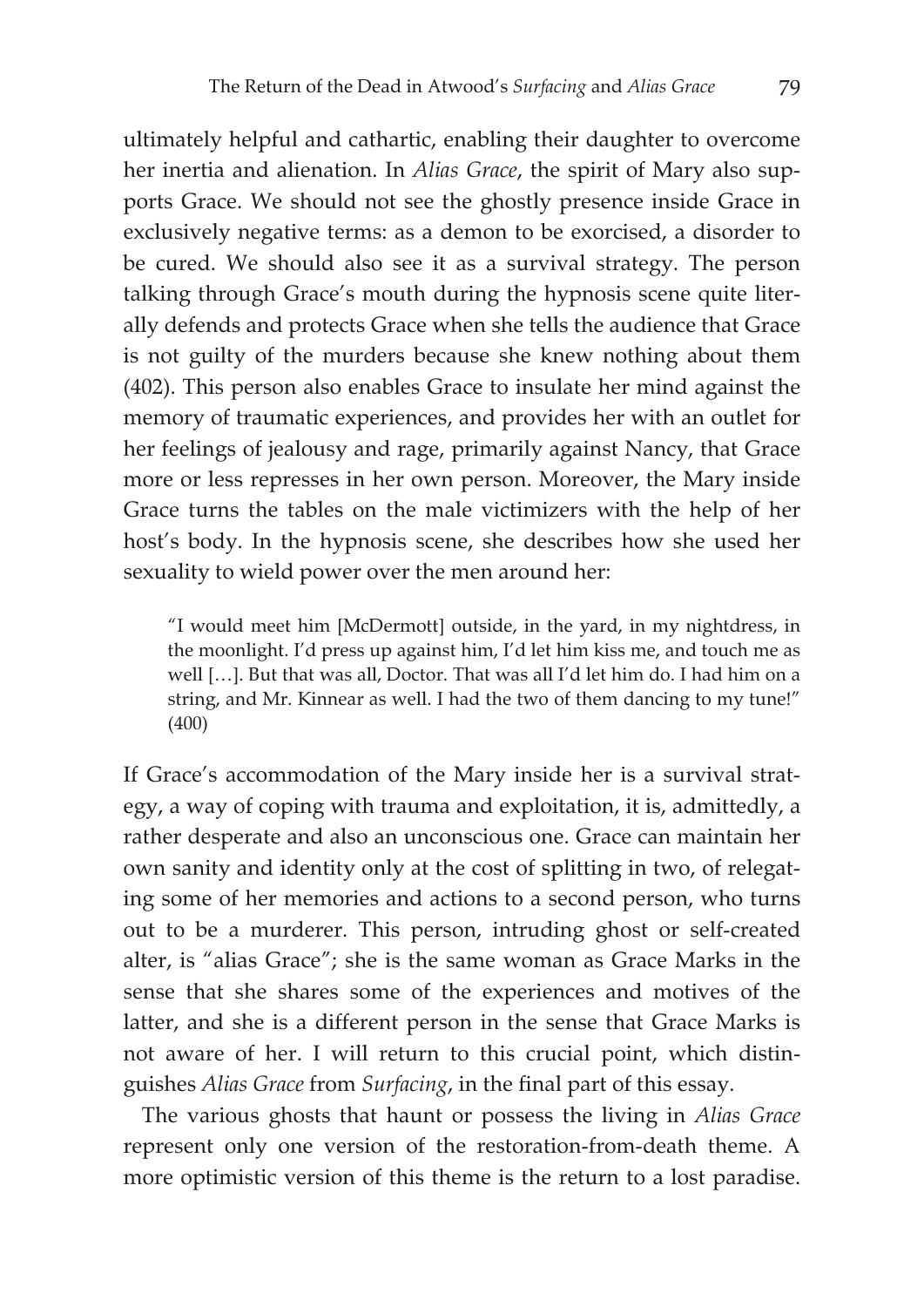This is suggested by Grace's name, which, although historically given, is turned into a telling one by Atwood. At one point, Grace speculates that her name was inspired by the hymn, "Amazing Grace" (379), and the ballad in chapter 2, which tells Grace's story from a popular and sensational point of view, concludes with the idea of Grace's salvation:

And she will be as white as snow, And into Heaven will pass, And she will dwell in Paradise, In Paradise at last. (15)

The final passage of the book echoes these ideas in a more indirect and symbolic fashion. For the first time in her life, Grace is making a quilt for herself, the pattern being "The Tree of Paradise." In this quilt, she intends to include three patches from garments worn by Nancy, Mary and herself respectively:

I will embroider around each one of them with red featherstitching, to blend them in as a part of the pattern. And so we will all be together. (460)

The patchwork structure of the quilt recalls the co-existence of different personalities in Grace. But it also envisions a change for the better, a reconciliation of sorts. The blending of the three pieces of cloth into a work of art, and the companionship of the three women, who will "all be together" rather than at enmity with each other, is of a more peaceful nature, more fully and truly a restoration from death than the uncanny and disturbing way in which Grace's mind has been haunted and possessed by the ghosts of Nancy and Mary throughout the novel.

4. The Different Roles of Knowledge in the Two Novels

In *Alias Grace*, Reverend Verringer, the leader of the group that lobbies for Grace to be pardoned, refers to a well-known verse from the Gospel of John: "And ye shall know the truth, and the truth shall make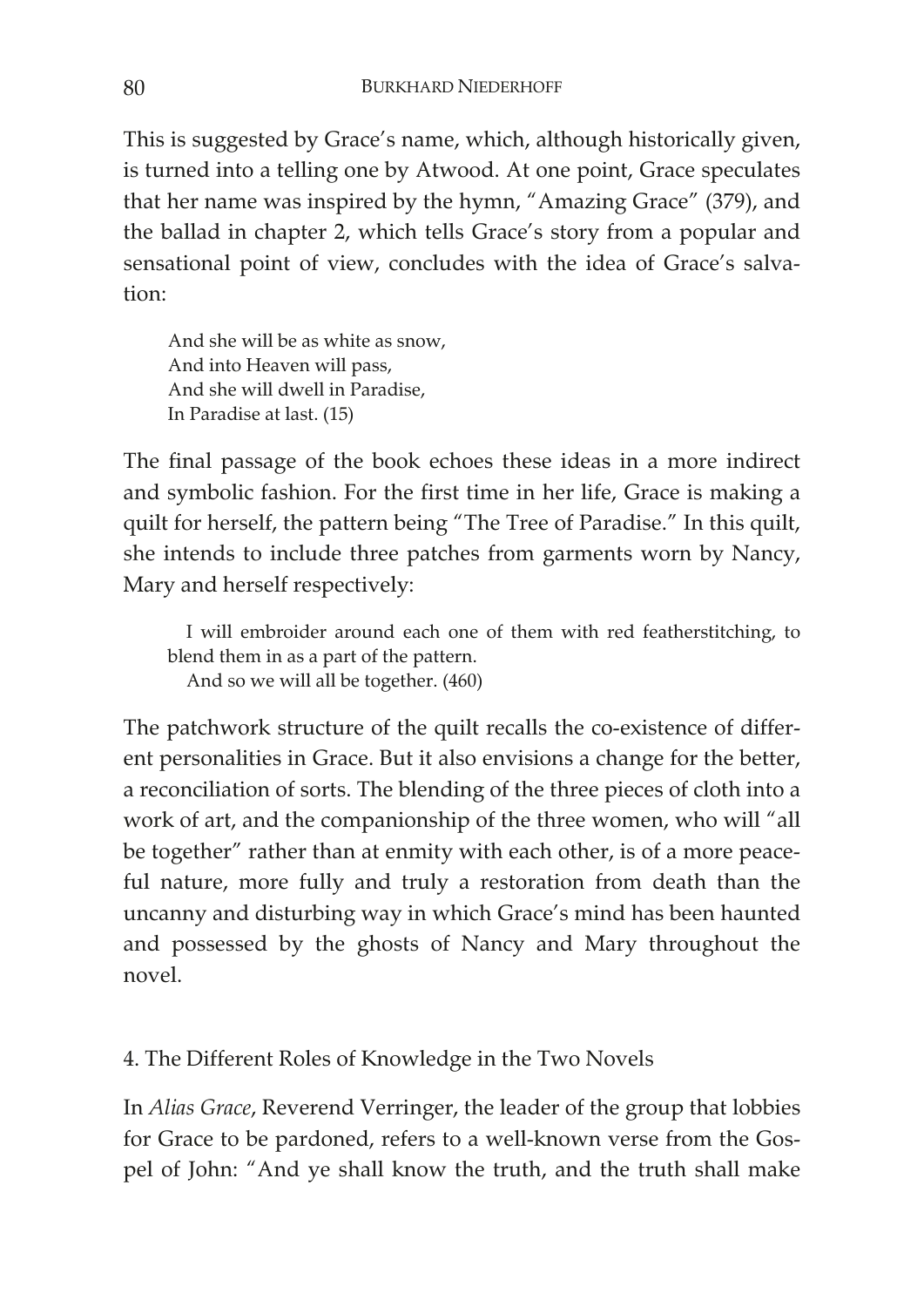you free" (John 8:32; *Alias Grace* 80). While drawing his quotation from the Bible, as one might expect a clergyman to do, Verringer here articulates a view that was also expressed, in more secular terms, by the writers of the Enlightenment. "*Sapere aude*," writes Immanuel Kant in his famous essay, "Was ist Aufklärung?"12 If one dares to know the truth about the world and oneself, one will ultimately enjoy a better life. The belief in the beneficial results of true knowledge has been an ingredient in many post-Enlightenment philosophies and theories, for instance in psychoanalysis. If a patient wishes to be cured, she has to face up to the truth about herself, in particular to the traumatic elements of this truth. The layers of deceit and disguise that censorship and repression have left in her mind have to be stripped away; what lies hidden deep down in the unconscious has to be raised to the light of the conscious. Although this process may seem perilous and painful in the short term and is resisted by powerful forces in the psyche of the patient, it is salutary in the long run. "And ye shall know the truth, and the truth shall make you healthy," is the promise of psychoanalysis.13

In her early works, Atwood fully endorses the principle of *sapere aude*, echoing the revolutionary and optimistic *Zeitgeist* of the late 60s and early 70s, which, in its various political philosophies aiming at liberation and emancipation, was affiliated with the Enlightenment. In *Survival*, Atwood writes, "[A]cknowledging the truth of your situation is always preferable to concealing it" (75). This view is also implicit in the way she presents her well-known "victim positions," i.e. the attitudes that one can take to being a victim:

*Position One: To deny the fact that you are a victim.* 

[…]

*Position Two:* 

*To acknowledge the fact that you are a victim, but to explain this as an act of Fate, the Will of God, the dictates of Biology* […] *or any other large general powerful idea*.  $[\dots]$ 

*Position Three:* 

*To acknowledge the fact that you are a victim but to refuse to accept the assumption that the role is inevitable*. (46-48)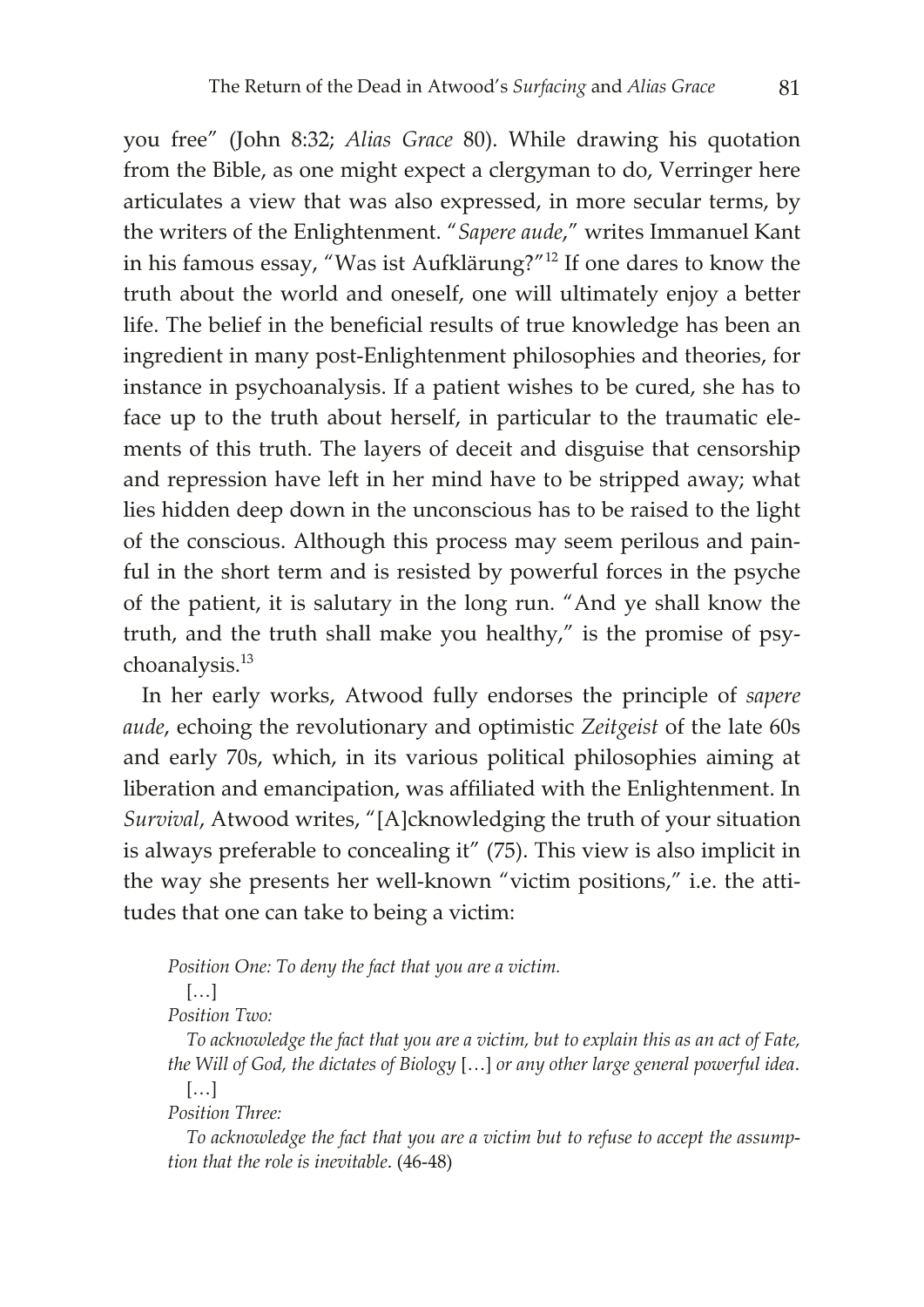There is a clear ranking in terms of value: position three is better than two, two better than one. What distinguishes the more advanced positions is a greater awareness of the truth. Position one consists in a complete refusal to see things as they are; position two reaches partial awareness; position three amounts to complete awareness. It entails a recognition of one's victim status and a realistic appraisal of the causes of this status. The assumption is, of course, that this complete knowledge provides a starting point for working one's way out of the victim position.

Atwood's views on knowledge are relevant in the present context because literary ghosts are often associated with dangerous and disturbing knowledge about the past. Hamlet's father, for instance, tells his son about the fratricide that caused his death. The ghost of Banquo, who appears to Macbeth, embodies the latter's guilt, i.e. his disquieting knowledge of his responsibility for the murder of Banquo. In Horace Walpole's *The Castle of Otranto*, the ghost of Alfonso reminds Manfred not of the latter's own crimes but of those committed by his ancestor. As these examples show, the dangerous knowledge communicated or embodied by the ghost is usually secret; in more recent works such as *Surfacing* and *Alias Grace* it may even be repressed and unconscious, thus rendering the appearance of the ghost a return of the repressed.

To deal with a ghost according to the principles of the Enlightenment requires a full recovery of the secret or repressed knowledge; the ghost can only be laid to rest if the living explore their biographies and their souls, facing up to what they have not been able to acknowledge previously. In *Surfacing*, published in the same year as *Survival* (1972), Atwood has the narrator deal with the ghosts of her past in exactly this way. The novel is based on the firm belief that "acknowledging the truth of your situation is always preferable to concealing it." Moreover, in its general outlines the narrator's development resembles a psychoanalytic cure. She has lost her mental equilibrium because she has experienced a traumatic event, of which she is not aware, however, having banned the direct recollection of it to her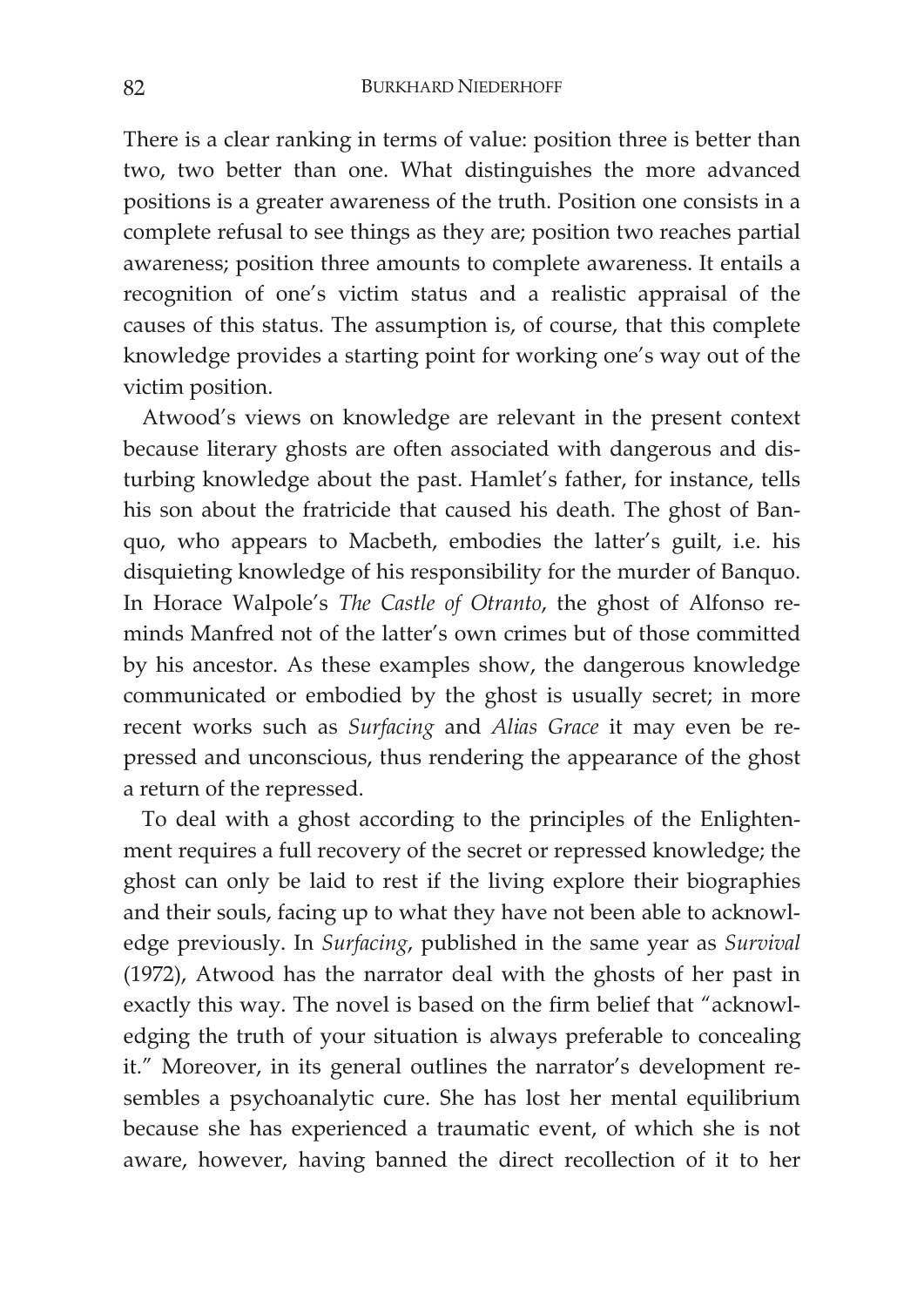unconscious. Thus she has to work her way down through the disguises and distortions in her mind until she arrives at the true memory, a process that is certainly bewildering and distressing in the short term but may prove to be salutary in the long run. Only after recovering her past, after facing up to the truth about herself, does she have a chance to heal. This belief in the beneficial effects of true knowledge also characterizes the following passage, in which the narrator comments on the place where she experienced her anagnorisis:

The map crosses and the drawings made sense now: at the beginning he [the narrator's father] must have been only locating the rock paintings, deducing them, tracing and photographing them, a retirement hobby; but then he found out about them. The Indians did not own salvation but they had once known where it lived and their signs marked the sacred places, the places where you could learn the truth. (139)

The sacred power of the place, the "salvation" that it offers, is linked quite explicitly to "learn[ing] the truth."<sup>14</sup>

Some of the characters in *Alias Grace* argue along similar lines as the narrator of *Surfacing.* As we have seen, Reverend Verringer quotes the Gospel of John to the effect that the truth will make us free. In his lecture, Simon alludes to the Enlightenment notion of the beneficial progress of science: "The nineteenth century, he concluded, would be to the study of Mind what the eighteenth had been to the study of Matter—an Age of Enlightenment. He was proud to be part of such a major advance in knowledge, if only in a very small and humble way" (300). Early on in the novel, Grace similarly thinks that "science is making such progress, and what with modern inventions and the Crystal Palace and world knowledge assembled, who knows where we will all be in a hundred years" (27). After telling Simon what little she knows of the murders, she concludes, "'It would be a great relief to me, to know the whole truth at last'" (320).

However, Grace also has her sceptical moods, in which the prospect of knowing the whole truth does not appeal to her. When she learns that a doctor will hypnotise her to restore her memory, she is less than enthusiastic about it: "I told [the Governor's wife] I was not at all sure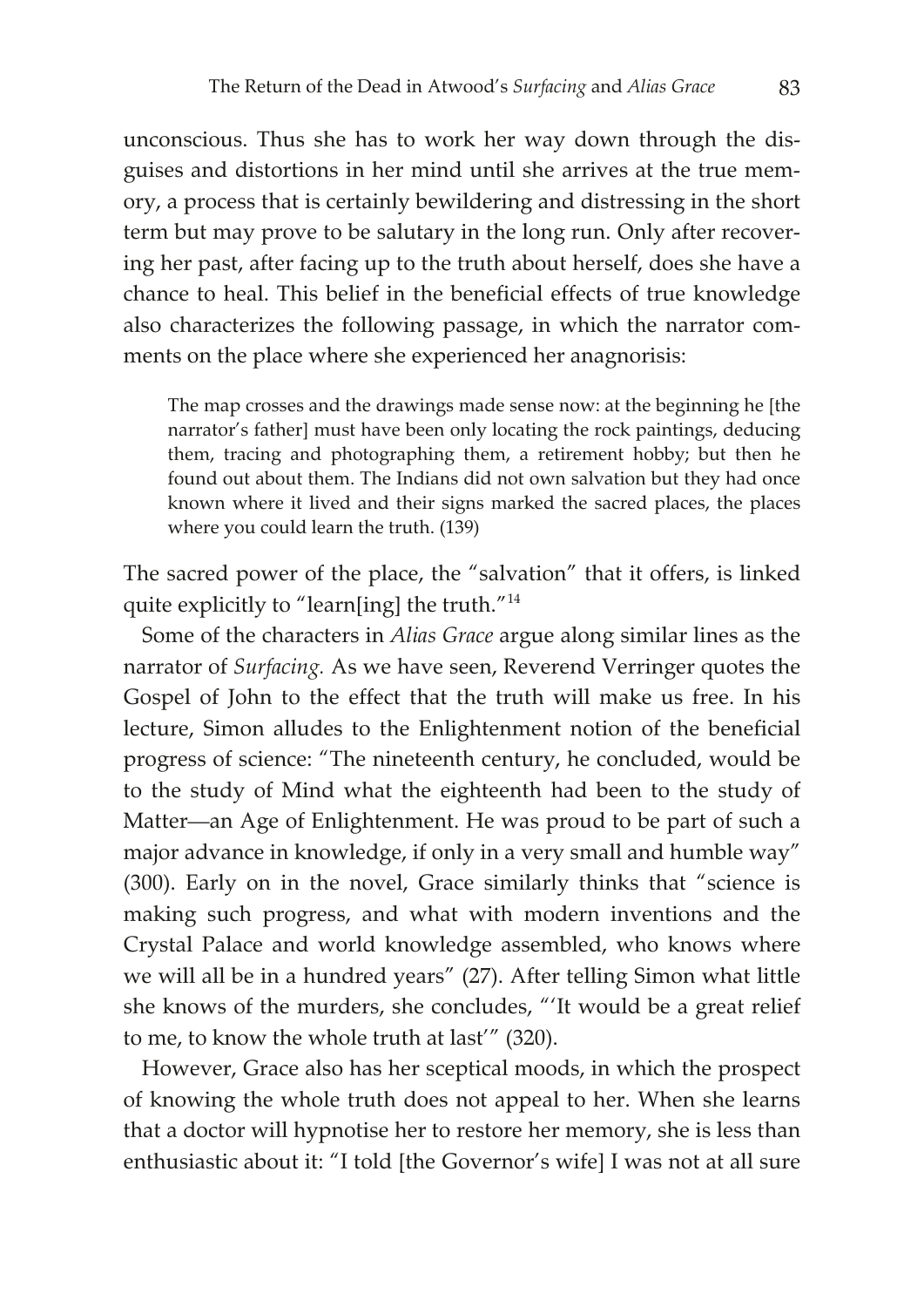I wanted to have it back" (382). Later on, she similarly states that she would never consult a medium to get in touch with the dead. "I don't go in for any of that, as you never know what might come out of it" (455). In the final chapter, she mentions that she might be pregnant (another similarity with the narrator of *Surfacing*) or that she might be dying of cancer like her mother. "It is strange to know you carry within yourself either a life or a death, but not to know which one. Though all could be resolved by consulting a doctor, I am most reluctant to take such a step; so I suppose time alone must tell" (459). Grace's preference for not knowing is all the more interesting as the enigmatic and ambiguous growth resembles the ghostly presence inside her, of whose very existence she is unaware. Other characters also make a case for ignorance. Thus a fellow passenger on the coach from Toronto to Richmond Hill advises Grace not to look back: "Never look behind you, said the dealer in farm implements. […] Because the past is the past, he said, and regret is vain, let bygones be bygones. You know what became of Lot's wife, he went on. Turned to a pillar of salt she was" (204). Simon, of course, is generally in favour of restoring memory and acquiring knowledge. In a letter to a friend he writes about his research on Grace, "*Not to know* […] is as bad as being haunted" (424). But occasionally he also realizes the blessings of ignorance. When he fantasizes about being married to Grace, he asks himself if he would really appreciate a full disclosure of her relationship with McDermott: "But what if, some evening in the lamplit parlour, she were to reveal more than he would care to know?" (388).

A powerful argument against knowledge is implied in the many references to the Fall. At their first meeting, Simon presents Grace with an apple, asking her what it makes her think of. On the one hand, this is the first of his many association exercises meant to awaken Grace's dormant memory. On the other hand, it is an allusion to the forbidden fruit in the Garden of Eden. Simon—who in the same scene also quotes a speech by the devil from the Book of Job (38)—is cast in the role of a tempter who offers dangerous knowledge.<sup>15</sup> In a similar vein, the pedlar Jeremiah tells Grace, "You are one of us" (155;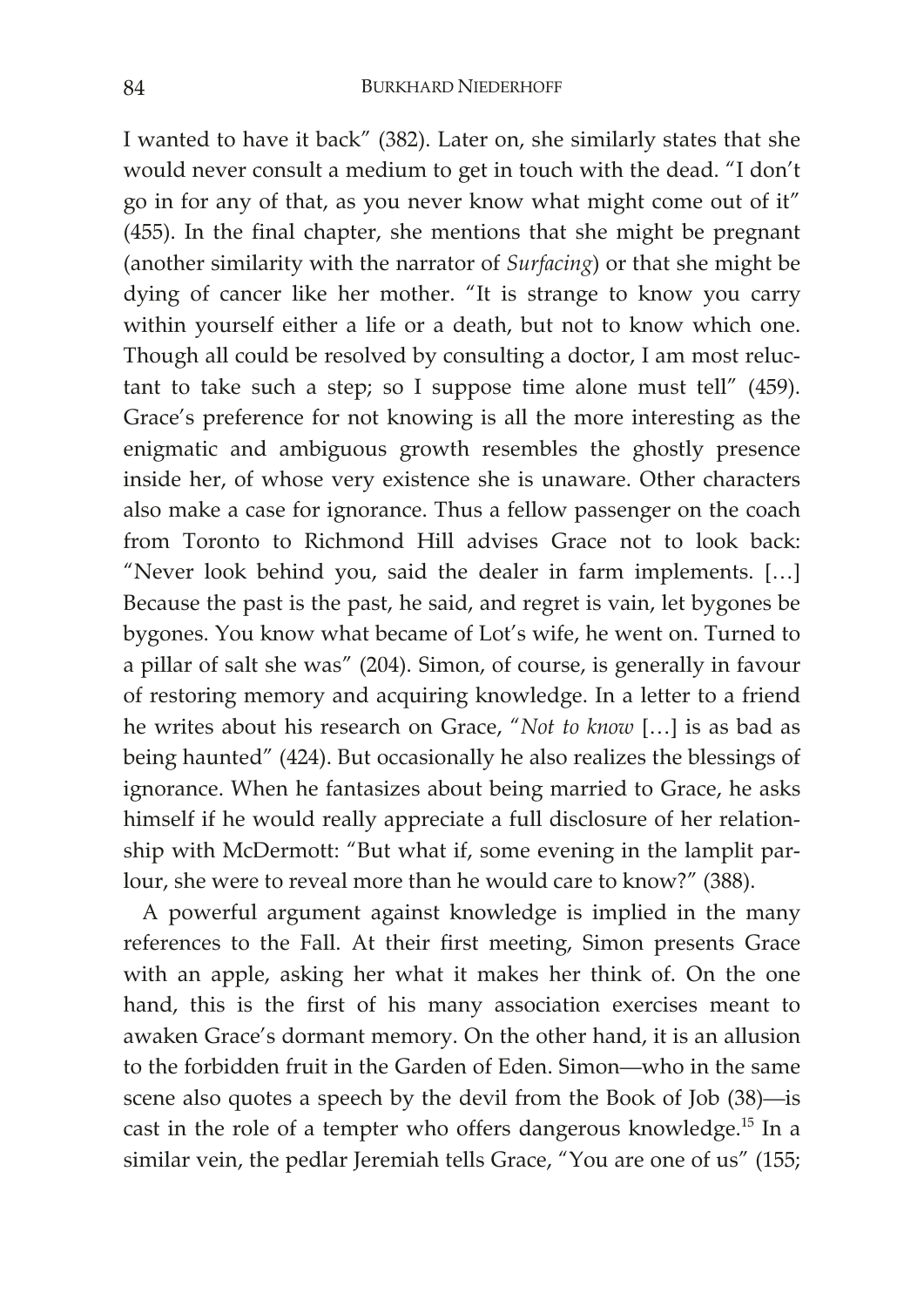see Gen. 3:22), presumably implying that she has a special telepathic gift. Later he suggests to her that she join him, earning a living as a travelling clairvoyant and communicating hidden knowledge to their clients (268). Grace, however, cannot make up her mind to accompany him right away. Her response to Simon's offer of the apple is equally hesitant. Instead of eating the apple and agreeing to talk to him, she answers his offer with an ambiguous gesture:

He says, I give you my word that as long as you continue to talk with me, and do not lose control of yourself and become violent, you shall remain as you were. I have the Governor's promise.

I look at him. I look away. I look at him again. I hold the apple in my two hands. He waits.

Finally I lift the apple up and press it to my forehead. (42)

Grace's gesture shows that this apple is about the head and about knowledge. Moreover it shows Grace's intense interest in this knowledge but also her reluctance to allow it into her mind.

What does all of this mean for Grace's knowledge of the murders? As I have argued above, Grace herself has no knowledge of them, just as she has no knowledge of the time after Mary's death or of the abuse by her own father. It is only as Mary Whitney, as a separate person with a distinct consciousness and a distinct memory, that she knows about them. Unlike the narrator of *Surfacing*, she is not the driving force behind the anagnorisis in her novel; she is not even present in the anagnorisis scene of *Alias Grace*. While another person is talking through her mouth, revealing the strange truth to Simon and others, Grace herself is far away in a dream, floating in the sea with her mother (403). Grace is unaware of the Mary Whitney inside her, and it is imperative that she, and others, remain so. If the discoveries of the hypnosis scene were generally known, Grace would never be pardoned (407), and if she herself were to find out, her mental balance would be in jeopardy. This is why, despite her evident sympathy for Simon and her enjoyment of their talks, she must resist his attempts to restore her memory: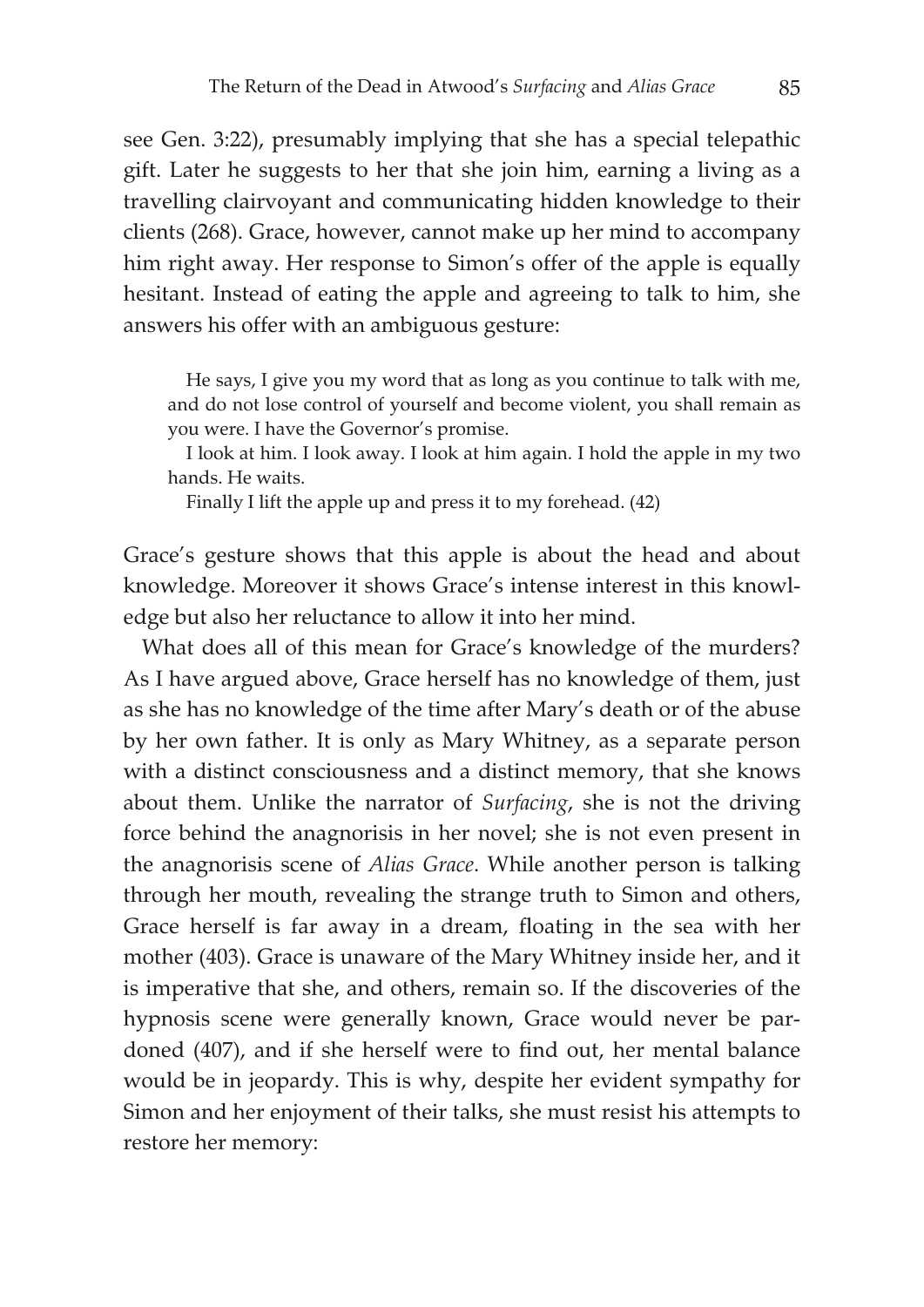Looked at objectively, what's been going on between them, despite her evident anxiety over the murders and her surface compliance, has been a contest of wills. She hasn't refused to talk—far from it. She's told him a great deal; but she's told him only what she's chosen to tell. What he wants is what she refuses to tell; what she chooses perhaps not even to know. Knowledge of guilt, or else of innocence: either could be concealed. But he'll pry it out of her yet. He's got the hook in her mouth, but can he pull her out? Up, out of the abyss, up to the light. Out of the deep blue sea.

He wonders why he's thinking in such drastic terms. He means her well, he tells himself. He thinks of it as a rescue, surely he does.

But does she? If she has anything to hide, she may want to stay in the water, in the dark, in her element. She may be afraid she won't be able to breathe, otherwise. (322)

While *Surfacing* is about the necessity of surfacing, of emerging into the full light of knowledge, Grace must remain below the surface to survive. Ignorance means life to her.

This need for ignorance is one of the reasons why psychoanalysis, which provides a general model for interpreting the development of the narrator in *Surfacing*, is not an adequate model for understanding *Alias Grace*. Simon is in many ways like Freud: a doctor of the mind rather than the body who talks to his patient on a regular basis, takes an interest in her dreams and associations, and aims to unearth the traumatic memories buried in her unconscious. Nor is it a coincidence that the maid working at his lodging, Dora, shares her name with the protagonist of Freud's most famous case study.<sup>16</sup> Despite these allusions, *Alias Grace* is not a psychoanalytic novel but rather an attack on psychoanalysis. The tables are turned on the doctor. Instead of reading his patient's mind, he finds her reading his mind in the hypnosis scene (400). And rather than restoring her memory, he loses his own after receiving a head injury in the American Civil War  $(430).^{17}$  It is not Simon's talking cure that leads to the discovery of the Mary inside Grace, but the hypnosis initiated by Jeremiah. There are several reasons for the breakdown of the psychoanalytic project, including a feminist critique of the masculine bias of this project, $18$  but the most fundamental of these reasons seems to be that one of the major tenets of psychoanalysis, the belief in the curative powers of enhanced selfknowledge, does not apply in *Alias Grace*.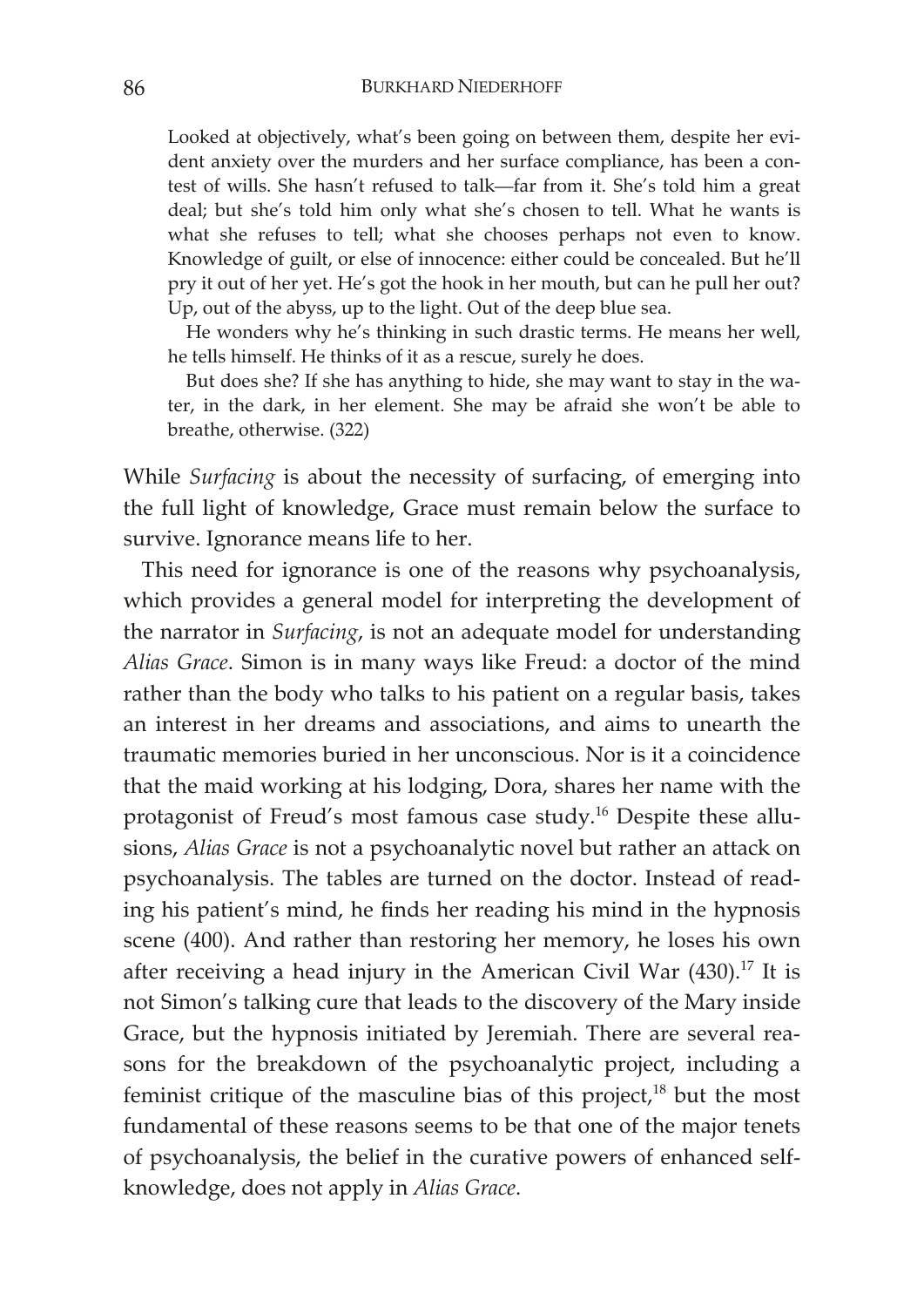To sum up, Atwood is still very much concerned with survival and with victimisation in *Alias Grace*, just as in *Surfacing* and *Survival*. Grace is a survivor in many senses of the word, including the most literal one; she narrowly escapes being hanged. She is also a woman who attempts to abandon her role as victim and succeeds in doing so, to a limited extent at least, after a long and laborious struggle. But these concerns are divorced from the belief in the liberating power of true knowledge, from the Enlightenment legacy that is still apparent in her early works. The struggle for survival and against victimisation no longer involves the recognition of truth. On the contrary, it is not knowing the truth that makes Grace free.

#### Ruhr-Universität Bochum

#### **NOTES**

 $1$ I should like to thank Matthias Bauer and Angelika Zirker for organising this conference, and the participants for their responses to my talk. Thanks are also due to Pola Rudnik, Sven Wagner, Frank Kearful, Irena Struck, Alexa Keuneke and the *Connotations* readers for their comments on earlier drafts of this essay.

 $2$ Perhaps we are also supposed to think of Odysseus, who outwits the cyclops Polyphemus by telling him that his name is "Nobody." There is a further echo of the Polyphemus episode when the narrator escapes from her friends after destroying their film. Her lover Joe, who is like Polyphemus in that he has wielded the one-eyed camera, pursues her: "Joe […] yells my name, furiously: *if he had a rock he would throw it*" (161; my italics). The narrator is also similar to Odysseus in that her story is about the difficult return to an island and to one's family after a long period of separation and alienation.

3 The word *surface* is used elsewhere, both as verb (e.g. 37) and noun (e.g. 175). The concept of surfacing occurs as well, most importantly in the diving episode when the narrator emerges from the water after seeing the ambiguous shape (136). But the form *surfacing* is, to the best of my knowledge, only used in this passage.

<sup>4</sup>See also Janice Fiamengo, who describes the narrator's relationship with her parents as follows: "Conjuring up their ghosts helps her to accept their deaths and to appreciate that in life they were always and only human, rather than the inaccessible gods she imagined" (146). The subtitle of Fiamengo's essay is "Margaret Atwood's Texts of Mourning"; she discusses a number of novels, short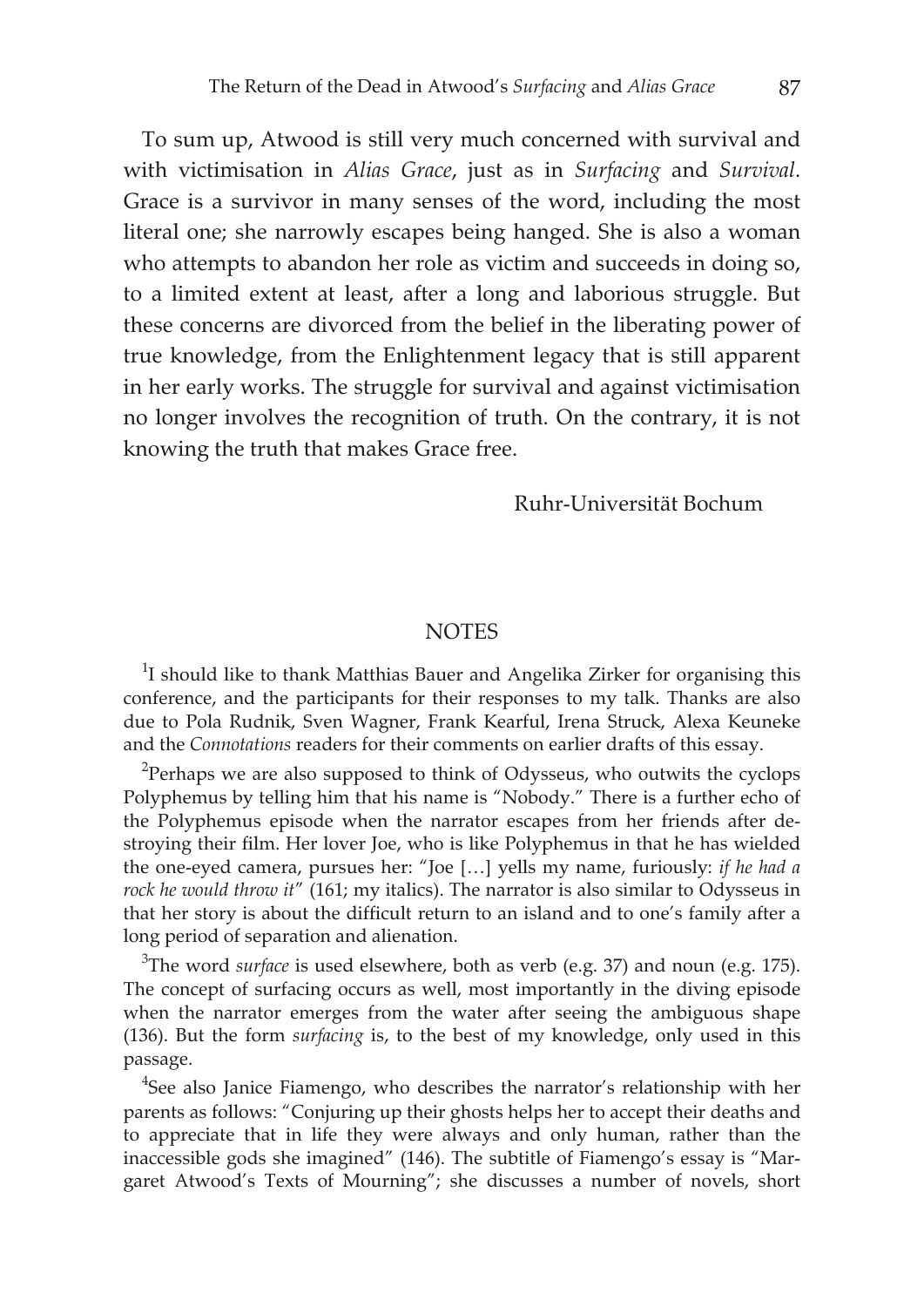stories and poems as essentially elegiac works concerned with the memory of parents "shadowed by death" (148). It is interesting to see that Atwood's most recent short story cycle, *Moral Disorder*, contains two additional texts of this kind, "The Labrador Fiasco" (about the protagonist's father) and "The Boys at the Lab" (about the protagonist's mother).

5 As Keith Garebian does in his essay: "*Surfacing* reveals cumulatively that its ghosts are essentially projections of the protagonist's troubled mind" (2).

6 This is the version presented by Susanna Moodie in *Life in the Clearings* (152- 71). Moodie's account is cast in the form of a highly vivid first-person narrative, a confession made by McDermott on the eve of his execution. For Atwood's review of the historical evidence, in particular of Moodie's account, see her afterword to the novel and "In Search of *Alias Grace*" (1512-13). An independent assessment of the historical sources on the case of Grace Marks is given by Judith Knelman.

<sup>7</sup>One of these is an erotic dream in which Grace wonders whether the man embracing her from behind is Jeremiah the pedlar, McDermott, or Mr. Kinnear: "And then I felt it was not any of these three, but another man, someone I knew well and had long been familiar with, even as long ago as my childhood, but had since forgotten" (280).

 ${}^{8}$ For a critical discussion of multiple personality disorder and its alleged cause, child abuse, see Ian Hacking's *Rewriting the Soul*; this study is cited by Atwood in the "Acknowledgments" at the end of the novel. A less critical discussion of multiple personality disorder, also cited in the "Acknowledgments," is given by Adam Crabtree. For a well-informed reading of *Alias Grace* in the light of contemporary discussions of multiple personality disorder and trauma therapy, see Darroch.

 $9$ See, for instance, Zimmermann 418, Rogerson 14, Rowland 251 and Bölling 118.

 $10$ See the studies mentioned in the preceding note as well as Michael and Szalay. A critique of the epistemological approach to *Alias Grace* is given by Niederhoff.

 $11$ See the inconclusive discussion of these alternatives in ch. 49, in which Simon, Jeremiah and Reverend Verringer review what they have just witnessed in the hypnosis session (405-07). Stephanie Lovelady also thinks that "'Mary' works as easily as a ghost as an alternate personality" (55-56); this view is supported by Rosario Arias Doblas (96).

12The Latin quotation is from Horace, *Epistles* 1.2.40. Admittedly, Kant's focus is more on the activity of thinking for oneself than on the knowledge of truth as the result of this activity. But he, too, is convinced that the effect of the activity will be beneficial; he compares it to attaining one's majority in his famous definition of enlightenment as "*Ausgang des Menschen aus seiner selbst verschuldeten Unmündigkeit*" (55). See also Denis Diderot, who, in the entry on *encyclopédie* in the *Encyclopédie*, argues that knowledge leads to virtue and happiness: "En effet, le but d'une *Encyclopédie* est de rassembler les connaissances éparses sur la surface de la terre [...] afin que les travaux des siècles passées n'aient pas été des travaux inutiles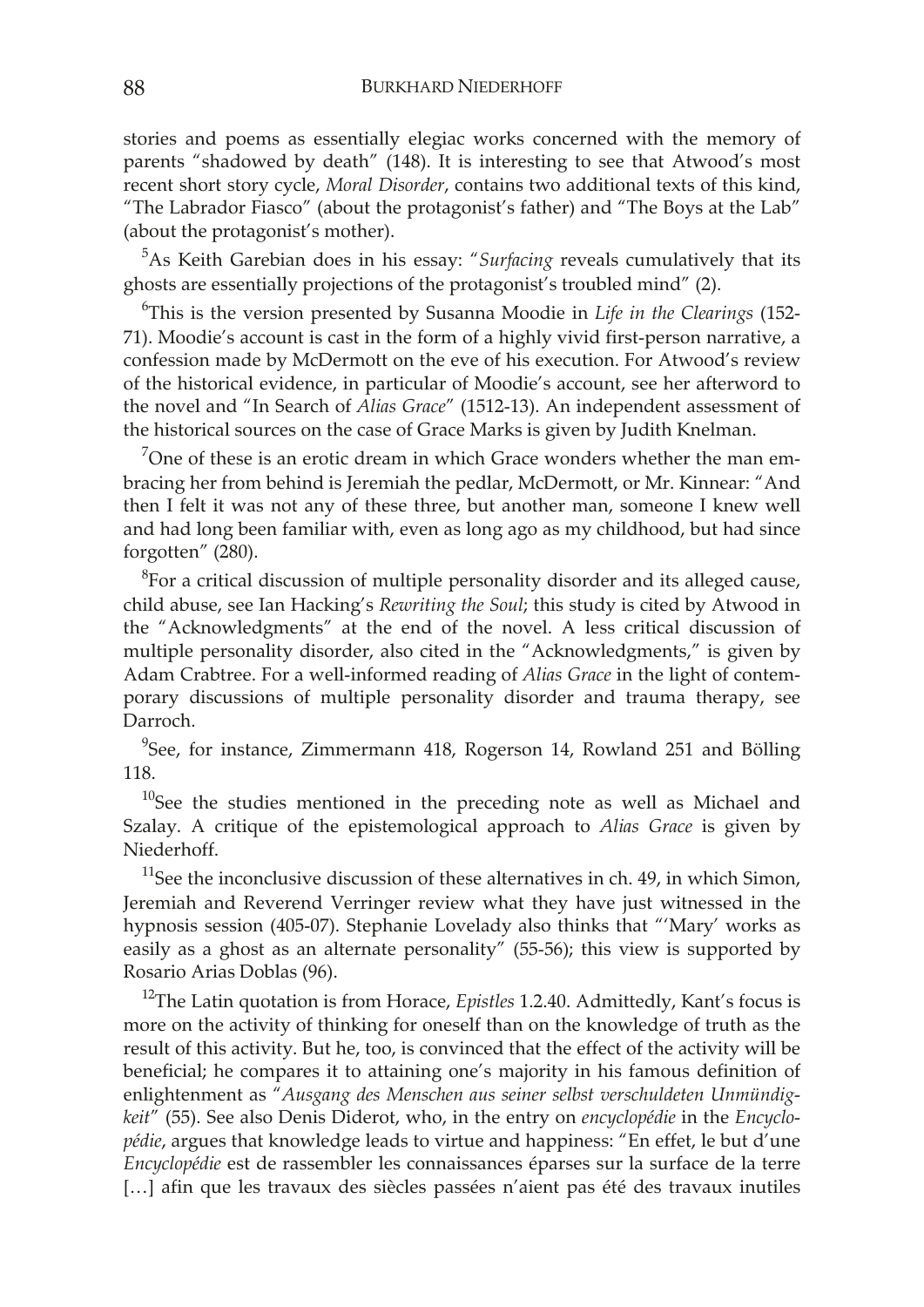pour les siècles qui succéderont; que nos neveux, devenant plus instruits, deviennent en même temps plus vertueux et plus heureux" (415).

13In *Abriß der Psychoanalyse*, Sigmund Freud writes about the relationship between analyst and patient, "Unser Wissen soll sein Unwissen gutmachen, soll seinem Ich die Herrschaft über verlorene Bezirke des Seelenlebens wiedergeben" (*Werke* 17: 98). Later in the same work, he puts it even more succinctly, "Unser Weg, das geschwächte Ich zu stärken, geht von der Erweiterung seiner Selbsterkenntnis aus" (*Werke* 17: 103). See also Freud's often-quoted dictum, "Wo Es war, soll Ich werden" (*Studienausgabe* 1: 516), in his lectures on psychoanalysis.

<sup>14</sup>In the introduction to her book, *Reading the Gothic in Margaret Atwood's Novels*, Colette Tennant writes, "Atwood's didacticism leads her readers to a kind of emancipation through informed self-knowledge" (2). While this claim is certainly justified as far as *Surfacing* and *Survival* are concerned, it does not hold true for *Alias Grace*, as I will argue below. Tennant herself acknowledges as much when she writes, "It is difficult to fit *Alias Grace* neatly into this chapter since the entire novel is in some ways about how slippery memory is" (56).

15Ryan Miller reads *Alias Grace* in the light of Gnosticism, in which the story of the Fall is interpreted in an unorthodox manner: God is an evil patriarch jealously insisting on his privileges, and the serpent is a justified rebel offering valuable knowledge to Adam and Eve. While I find Miller's reading interesting and original, I do not consider the parallels with Gnosticism sufficiently strong to be persuaded by his argument.

16See *Bruchstück einer Hysterie-Analyse* (*Studienausgabe* 6: 83-186).

 $17$ For various ways in which Grace turns the tables on Simon, see Morra (126-28), Niederhoff (76-80), Staels (432-36), and Zimmermann (390-400 and 411-12).

18This feminist critique of psychoanalysis in *Alias Grace* is thoroughly explored by Heidi Darroch: the novel challenges the assumption of the intellectual superiority of the male therapist over the female patient; it is also critical of the blindness of the male therapist to child abuse, which Freud at one point considered a cause of neuroses before he later rejected this view. It is also interesting that, in the "Acknowledgments," Atwood cites Adam Crabtree's *From Mesmer to Freud: Magnetic Sleep and the Roots of Psychological Healing*; this is a history of what Crabtree calls the "alternate-consciousness paradigm," a tradition in psychology and psychotherapy that started with Mesmer's animal magnetism, was temporarily eclipsed by Freudian psychoanalysis and re-emerged in the theory of multiple personality disorder. In focusing on child abuse, multiple personality disorder and alternate states of consciousness and memory inhabiting one body, Atwood privileges precisely the rival traditions to Freudian psychoanalysis.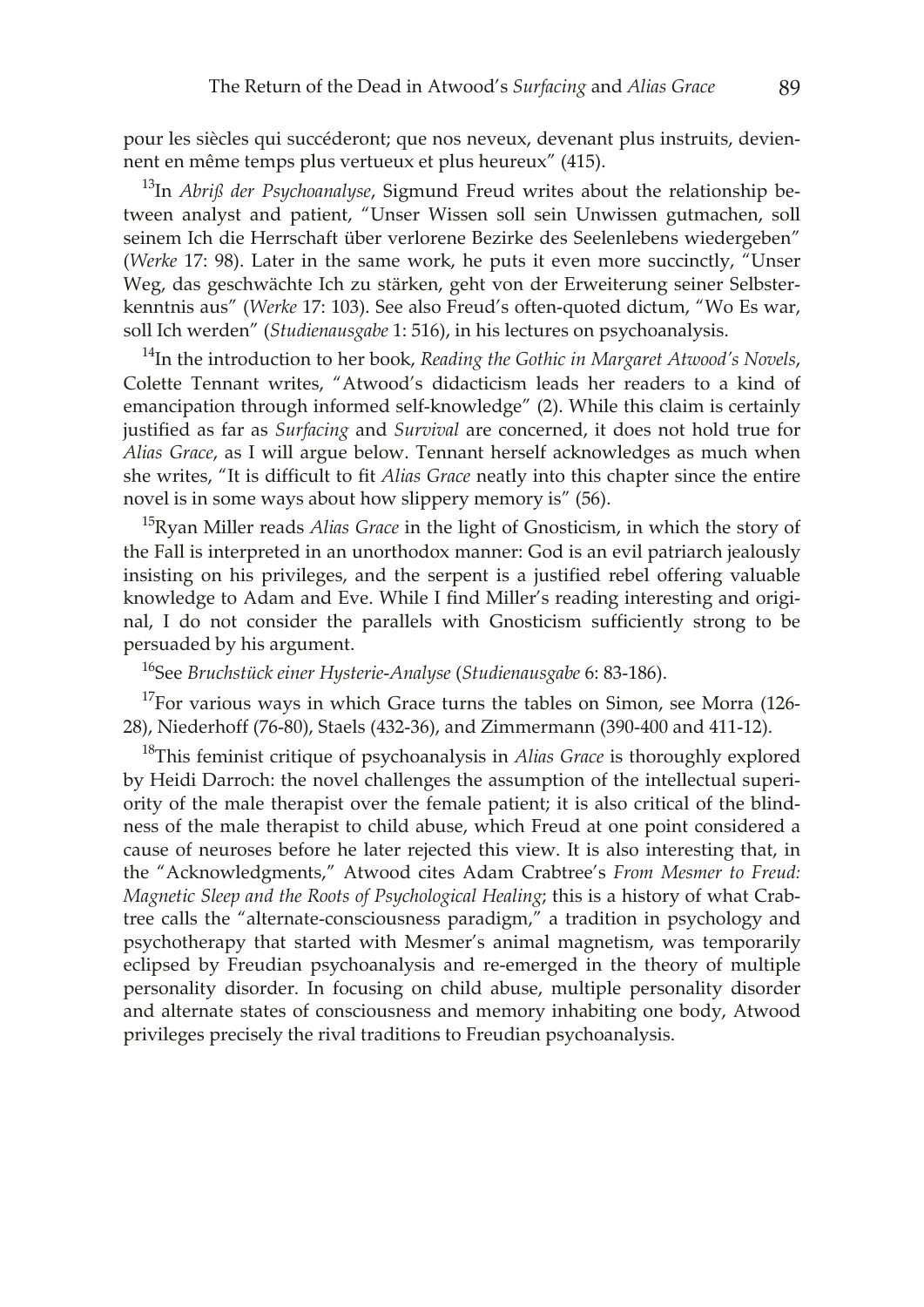#### WORKS CITED

- Atwood, Margaret. *Alias Grace*. London: Bloomsbury, 1996.
- ——. *The Animals in That Country*. Toronto: OUP, 1968.
- ——. *Cat's Eye*. London: Virago, 1990.
- ——. "In Search of *Alias Grace*: On Writing Canadian Historical Fiction." *American Historical Review* 103.5 (1998): 1503-16.
- ——. *Lady Oracle*. London: Virago, 1982.
- ——. *Negotiating with the Dead*. Cambridge: CUP, 2002.
- ——. *Surfacing*. London: Virago, 2002.
- ——. *Survival: A Thematic Guide to Canadian Literature*. Toronto: McClelland, 2004.
- Bölling, Gordon. *History in the Making: Metafiktion im neueren anglokanadischen historischen Roman*. Heidelberg: Winter, 2006.
- Crabtree, Adam. *From Mesmer to Freud: Magnetic Sleep and the Roots of Psychological Healing*. New Haven: Yale UP, 1994.
- Darroch, Heidi. "Hysteria and Traumatic Testimony: Margaret Atwood's *Alias Grace*." *Essays on Canadian Writing* 81 (2004): 103-21.
- Diderot, Denis. *Œuvres complètes de Diderot: Revues sur les éditions originales.* Vol. 14. Paris: Garnier, 1876.
- Doblas, Rosario Arias. "Talking with the Dead: Revisiting the Victorian Past and the Occult in Margaret Atwood's *Alias Grace* and Sarah Water's *Affinity*." *Estudios Ingleses de la Universidad Complutense* 13 (2005): 85-105.
- Fiamengo, Janice. "'A Last Time for This Also': Margaret Atwood's Texts of Mourning." *Canadian Literature* 166 (2000): 145-64.
- Freud, Sigmund. *Gesammelte Werke*. 18 vols. Ed. Anna Freud et al*.* Frankfurt a. M.: Fischer, 1941.
- ——. *Studienausgabe*. 10 vols. Ed. Alexander Mitscherlich et al. Frankfurt a. M.: Fischer, 1969.
- Garebian, Keith. "*Surfacing*: Apocalyptic Ghost Story." *Mosaic* 9.3 (1976): 1-9.
- Gibson, Graeme. *Eleven Canadian Novelists*. Toronto: Anansi, 1973.
- Hacking, Ian. *Rewriting the Soul: Multiple Personalities and the Sciences of Memory*. Princeton, NJ: Princeton UP, 1995.
- Homer. *The Iliad*. Trans. Robert Fitzgerald. Oxford: OUP, 1998.
- Horace. *Satires, Epistles and Ars Poetica*. Ed. and trans. H. Rushton Fairclough. 2nd ed. Loeb Classical Library. London: Heinemann, 1929.
- Kant, Immanuel. *Was ist Aufklärung? Aufsätze zur Geschichte und Philosophie*. Ed. Jürgen Zehbe. Göttingen: Vandenhoeck, 1967.
- Knelman, Judith. "Can We Believe What the Newspapers Tell Us? Missing Links in *Alias Grace*." *University of Toronto Quarterly* 68 (1999): 677-86.
- Lovelady, Stephanie. "I Am Telling This to No One but You: Private Voice, Passing, and the Private Sphere in Margaret Atwood's *Alias Grace*." *Studies in Canadian Literature* 24 (1999): 35-63.